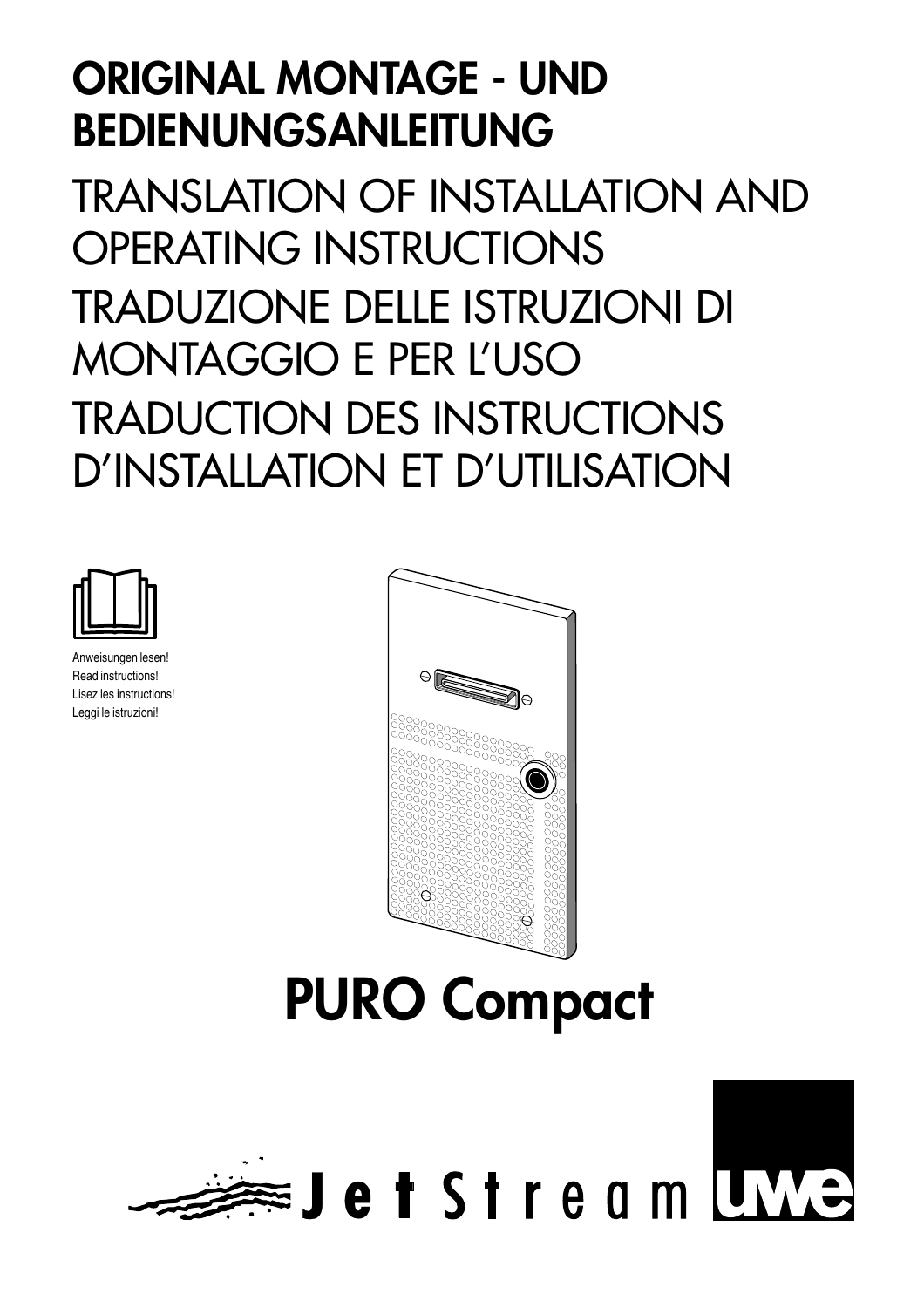# **D**

# **GB**

# **ORIGINAL MONTAGE - UND BEDIENUNGSANLEITUNG**

#### **Vorwort**

Ihr Gerät ist nach dem neuesten Stand der Technik gebaut und ist betriebssicher. Es wurde mit größter Sorgfalt gefertigt und unterliegt einer ständigen Qualitätskontrolle.

Es ist vom TÜV geprüft und mit dem TÜV-GS Zeichen versehen.

Diese Montage- und Bedienungsanleitung enthält wichtige Hinweise, um das Gerät sicher und sachgerecht zu betreiben. Um Gefahren zu vermeiden und eine lange Lebensdauer sicherzustellen, ist ihre strikte Beachtung erforderlich.

Diese Montage- und Bedienungsanleitung berücksichtigt nicht die ortsgebundenen Bestimmungen, für deren Einhaltung der Betreiber und Montagepersonal verantwortlich sind.

Jede Person, die mit der Aufstellung, Inbetriebnahme, Bedienung, Wartung und Reparatur des Gerätes beauftragt ist, muss die Montage- und Bedienungsanleitung und besonders die Sicherheitshinweise gelesen und verstanden haben. Es können Gefahren vom Gerät ausgehen, wenn es nicht von geschulten oder eingewiesenen Personen oder zu nicht bestimmungsgerechtem Gebrauch eingesetzt wird. Lassen Sie sich bzw. Ihr Personal vor dem ersten Einsatz des Gerätes vom Fachberater unterweisen.

Sollten wider Erwarten an Ihrem Gerät technische Defekte auftreten, wenden Sie sich bitte an den Kundendienst oder an Ihren Händler.

# **TRANSLATION OF INSTALLA-TION AND OPERATING IN-STRUCTIONS**

#### **Preface**

This unit complies with the technical state of the art and is safe to operate. It was manufactured with great care and is subjected to regular quality checks.

It has been inspected by the German Technical Inspectorate and awarded the TUV-GS safety standard certificate.

The installation and operating instructions contain important information for safe and correct operation of the unit. Strict compliance is necessary to prevent hazards and to ensure a long service life.

Compliance with local regulations is the responsibility of the operator and of the installation personnel and is not taken into account in this manual.

Each person entrusted with installation, operation, maintenance and aftersales-service must read and understand the installation and operating instructions and expressly the safety instructions.

The equipment can present a hazard if not used appropriately or by trained or instructed persons.

Before first time operation you and/or your personnel should receive instructions from your dealer.

If technical problems should occur, please contact the nearest customer service centre or your dealer.

# **I TRADUZIONE DELLE ISTRUZI-ONI DI MONTAGGIO E PER L'USO**

#### **Prefazione**

Il vostro apparecchio è costruito in conformità al livello più aggiornato della tecnica ed per la massima sicurezza di funzionamento.

E 'stato testato dal TÜV e recano il marchio TÜV GS.

Tuttavia da questo apparecchio possono derivare dei pericoli, se esso non viene impiegato da persone che hanno ricevuto l'addestramento oppure le istruzioni oppure se viene impiegato per un uso non conforme allo scopo. Per questo motivo le istruzioni per l'uso e soprattutto le avvertenze riguardanti la sicurezza devono venire lette e comprese da ogni persona incaricata dell' installazione, della messa in funzione, dell'uso della manutenzione e della riparazione dell'apparecchio. Prima di utilizzare l'apparecchio per la prima volta è assolutamente necessario che voi ed il vostro personale vi facciate istruire dal consulente specializzato nel settore.

Se, contrariamente alle aspettative si dovessero verificare dei guasti al vostro apparecchio, rivolgetevi per favore alla sede del Servizio Assistenza Clienti oppure al vostro venditore autorizzato.

# **F**

# **TRADUCTION DES INSTRUC-TIONS D'INSTALLATION ET D'UTILISATION**

#### **Préface**

Cet appareil a été conçu selon l'état actuel de la technique et son fonctionnement est fiable. Il a été fabriqué avec le plus grand soin, soumis à des contrôles de qualité constants. Il a été approuvé par le TÜV (association de surveillance technique allemande) et porte le label TÜV-GS.

Ces instructions d'installation et d'utilisation contiennent des informations importantes permettant une utilisation sure et correcte. Il est impératif de respecter ces consignes pour éviter tous dangers et assurer ainsi une grande durabilité de l'appareil. Les dispositions locales ne sont pas prises en compte par les instructions d'installation et d'utilisation. Le respect de ces règles est à la charge de l'exploitant et du personnel de montage. Cet équipement peut présenter un danger s'il n'est pas utilisé conformément ou par des personnes formées et qualifiées. Toute personne chargée de la pose, de la mise en service, de la manipulation, de l'entretien et de la réparation de l'appareil doit lire et comprendre le mode d'emploi et tout particulièrement les consignes de sécurité et suivre les instructions du revendeur spécialisé. Si l'appareil devait toutefois manifester un dysfonctionnement, nous vous prions de contacter le service aprèsvente ou le revendeur.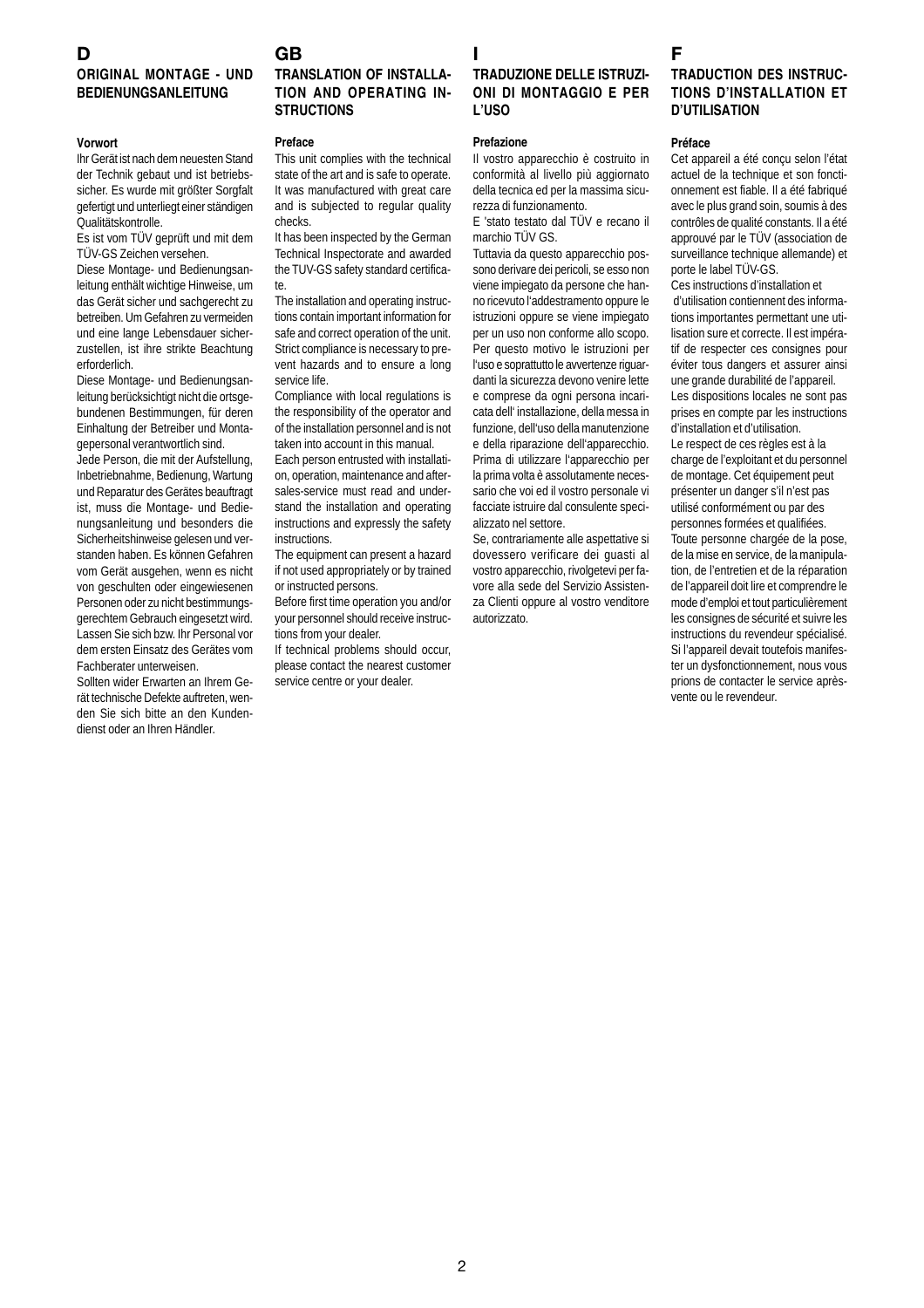| <b>INHALTSVERZEICHNIS</b><br>SEITE |                                                      |  |  |  |
|------------------------------------|------------------------------------------------------|--|--|--|
| 1                                  | SICHERHEITS-  4-6<br><b>HINWEISE</b>                 |  |  |  |
| 2                                  | EINSETZEN DER ROH-  7-11<br>TEILE IN DIE SCHALUNG    |  |  |  |
| 2.1                                |                                                      |  |  |  |
| 2.2                                | Einsetzen des Rohbauteile  8<br>in die Schalung      |  |  |  |
| 2.3                                |                                                      |  |  |  |
| 2.4                                | Stahl-, Alu- und  9-10<br>Polvesterbecken            |  |  |  |
| 2.5                                | Einbau in Edelstahl-  10-11<br>becken                |  |  |  |
| 3                                  | FERTIGMONTAGE  11-14                                 |  |  |  |
| 3.1                                | Montage der Düse  12                                 |  |  |  |
| 3.2                                | Montage Piezo-Taster  12                             |  |  |  |
| 3.3                                | Anschluss  12<br>Steuerkasten                        |  |  |  |
| 3.4                                | Montage Pumpe,- Saug-  13<br>und Druckschlauch       |  |  |  |
|                                    | 3.5 Einbauvorschläge  14                             |  |  |  |
| 4                                  | <b>INBETRIEBNAHME</b> 14-16                          |  |  |  |
| 4.1                                | Vor der Inbetriebnahme  14                           |  |  |  |
| 4.2                                | Erstinbetriebnahme  14-15<br>der Anlage              |  |  |  |
| 4.3                                | 15                                                   |  |  |  |
| 4.4                                | Strahlstärke  15                                     |  |  |  |
| 4.5                                | Gegenstromschwimmen  15                              |  |  |  |
| 4.6                                | Überwintern  15                                      |  |  |  |
| 4.7                                | Wiederinbetriebnahme  16                             |  |  |  |
| 5                                  | <b>WARTUNG  16</b>                                   |  |  |  |
| 5.1                                | Beschädigte  16<br>Netzleitung                       |  |  |  |
|                                    | 5.2 Reinigung  16                                    |  |  |  |
|                                    | 5.3 Ersatzteile  16                                  |  |  |  |
|                                    | 5.4 Lebensdauer  16                                  |  |  |  |
| 6                                  | <b>AN DEN ELEKTRO-  17-19</b><br><b>INSTALLATEUR</b> |  |  |  |
| 7                                  | <b>SCHALTPLÄNE  19</b>                               |  |  |  |

| <b>LIST OF CONTENTS</b><br><b>PAGE</b> |                                                                                  |    |  |  |
|----------------------------------------|----------------------------------------------------------------------------------|----|--|--|
| 1                                      | SAFETY  4-6<br><b>INSTRUCTIONS</b>                                               |    |  |  |
| 2                                      | INSTALLING THE  7-11<br><b>INSTALLATION KIT IN CON-</b><br>CRETE SHUTTERED POOLS |    |  |  |
| 2.1                                    | Drilling template  7                                                             |    |  |  |
| 2.2                                    | Installing the wall fitting in  8<br>concrete shuttered pools                    |    |  |  |
| 2.3                                    |                                                                                  |    |  |  |
| 2.4                                    | Steel, aluminum and  9-10<br>polyester pools                                     |    |  |  |
| 2.5                                    | Installation in  10-11<br>stainless steel pools                                  |    |  |  |
| 3                                      | FINAL ASSEMBLY  11-14                                                            |    |  |  |
| 3.1                                    | Assembly of the nozzle  12                                                       |    |  |  |
| 3.2                                    | Mounting Piezo-push  12<br>button                                                |    |  |  |
| 3.3                                    | Mounting  12<br>control panel                                                    |    |  |  |
| 3.4                                    | Mounting pump, suction  13<br>and pressure hose                                  |    |  |  |
| 3.5                                    | Installation suggestions  14                                                     |    |  |  |
| 4                                      | <b>OPERATION</b> 14-16                                                           |    |  |  |
| 4.1                                    | Before starting  14                                                              |    |  |  |
| 4.2                                    | Start up and operation  14-15                                                    |    |  |  |
| 4.3                                    | Starting the unit                                                                | 15 |  |  |
| 4.4                                    | Strength of the jet                                                              | 15 |  |  |
| 4.5                                    | Swimming against<br>the current                                                  | 15 |  |  |
| 4.6                                    | Frost protection  15                                                             |    |  |  |
| 4.7                                    | Re-starting operation  16                                                        |    |  |  |
| 5                                      | <b>MAINTENANCE  16</b>                                                           |    |  |  |
| 5.1                                    | Damaged power 16<br>line                                                         |    |  |  |
| 5.2                                    |                                                                                  |    |  |  |
|                                        | 5.3 Replacement parts  16                                                        |    |  |  |
|                                        | 5.4 Lifetime  16                                                                 |    |  |  |
| 6                                      | <b>INFORMATION</b> 17-19<br>FOR THE ELECTRICIAN                                  |    |  |  |
| 7                                      | <b>WIRING DIAGRAMMS  19</b>                                                      |    |  |  |

| <b>INDICE</b><br><b>PAGINA</b> |                                                                                |     | <b>SOMMAIRE</b>                                                         | PAGE |
|--------------------------------|--------------------------------------------------------------------------------|-----|-------------------------------------------------------------------------|------|
| 1                              | <b>ISTRUZIONI PER LA  4-6</b><br><b>SICUREZZA</b>                              | 1   | <b>INSTRUCTIONS  4-6</b><br>DE SÉCURITÉ                                 |      |
| 2                              | <b>INSTALLAZIONE DI  7-11</b><br>PEZZI GREZZI<br><b>NELL'ARMATURA</b>          | 2   | <b>MONTAGE DES  7-11</b><br>PIECES A SCELLER DANS<br><b>LE COFFRAGE</b> |      |
|                                | 2.1 Schema di foratura  7                                                      |     | 2.1 Gabarit de perçage  7                                               |      |
|                                | 2.2 Installazione di pezzi  8<br>grezzi nell'armatura                          |     | 2.2 Montage des pièces  8<br>à sceller dans le coffrage                 |      |
|                                | 2.3 Schema per la piastrellatura  9                                            |     | 2.3 Plan de carrelage  9                                                |      |
|                                | 2.4 Piscinas con rivestimento. 9-10<br>in materiale plastico<br>o vasca finita |     | 2.4 Piscines en acier,  9-10<br>aluminium et revêtement<br>polyester    |      |
|                                | 2.5 Montaggio in  10-11<br>acciaio inox piscina                                |     | 2.5 Montage piscines inox  10-11                                        |      |
| 3                              | <b>MONTAGGIO  11-14</b><br><b>DEFINITIVO</b>                                   | 3   | <b>MONTAGE FINAL  11-14</b>                                             |      |
|                                | 3.1 Montaggio dell' ugello  12                                                 | 3.1 | Montage de la buse  12                                                  |      |
|                                | 3.2 Montaggio  12<br>Piezo-compasso                                            |     | 3.2 Montage Piezo  12<br>touche sensitive                               |      |
|                                | 3.3 Connessione custodia  12<br>di comando                                     |     | 3.3 Montage coffret  12<br>électrique                                   |      |
|                                | 3.4 Montaggio Pompa, tubo  13<br>flessibili di asperazione                     |     | 3.4 Montage de la pompe,  13<br>tuyaux aspiration et<br>refoulemen      |      |
|                                | 3.5 Proposta d'installatione  14                                               |     | 3.5 Suggestions d'installation  14                                      |      |
| 4                              | <b>ISTRUZIONI PER IL  14-16</b><br><b>MONTAGGIO E L'USO</b>                    | 4   | <b>MISE EN SERVICE  14-16</b>                                           |      |
|                                | 4.1 Prima della messa  14<br>in funzione                                       |     | 4.1 Avant la mise en service  14                                        |      |
|                                | 4.2 Prima messa in  14-15<br>funzione dell'apparecchio                         |     | 4.2 Première mise en  14-15<br>service de l'appareil                    |      |
|                                | 4.3 Avviamento  15                                                             |     | 4.3 Mise en marche  15                                                  |      |
|                                | 4.4 Potenza del getto  15                                                      |     | 4.4 Puissance du jet  15                                                |      |
|                                | 4.5 Nuotare contro corrente  15                                                |     | 4.5 Nage à contre-courant  15                                           |      |
|                                | 4.6 Superare l'inverno  15                                                     |     | 4.6 Hivernage  15                                                       |      |
|                                | 4.7 Rimessa  16                                                                |     | 4.7 Remise en service  16                                               |      |
| 5                              | <b>MANUTENZIONE  16</b>                                                        | 5   | <b>ENTRETIEN</b> 16                                                     |      |
|                                | 5.1 Linea elettrica  16<br>danneggiata                                         |     | 5.1 Ligne électrique  16<br>endommagé                                   |      |
|                                |                                                                                |     |                                                                         |      |
|                                | 5.3 Pezzi di ricambio  16                                                      |     | 5.3 pièces de rechange  16                                              |      |
|                                |                                                                                |     |                                                                         |      |
| 6                              | PER IL  17-19<br><b>ELETTRICISTA</b>                                           | 6   | À L'ATTENTION DE  17-19<br><b>L'INSTALLATEUR</b><br><b>ÉLECTRICIEN</b>  |      |
| 7                              | PLANO ELETTRICO  19                                                            | 7   | PLAN ÉLECTRIQUE  19                                                     |      |

**PAGE**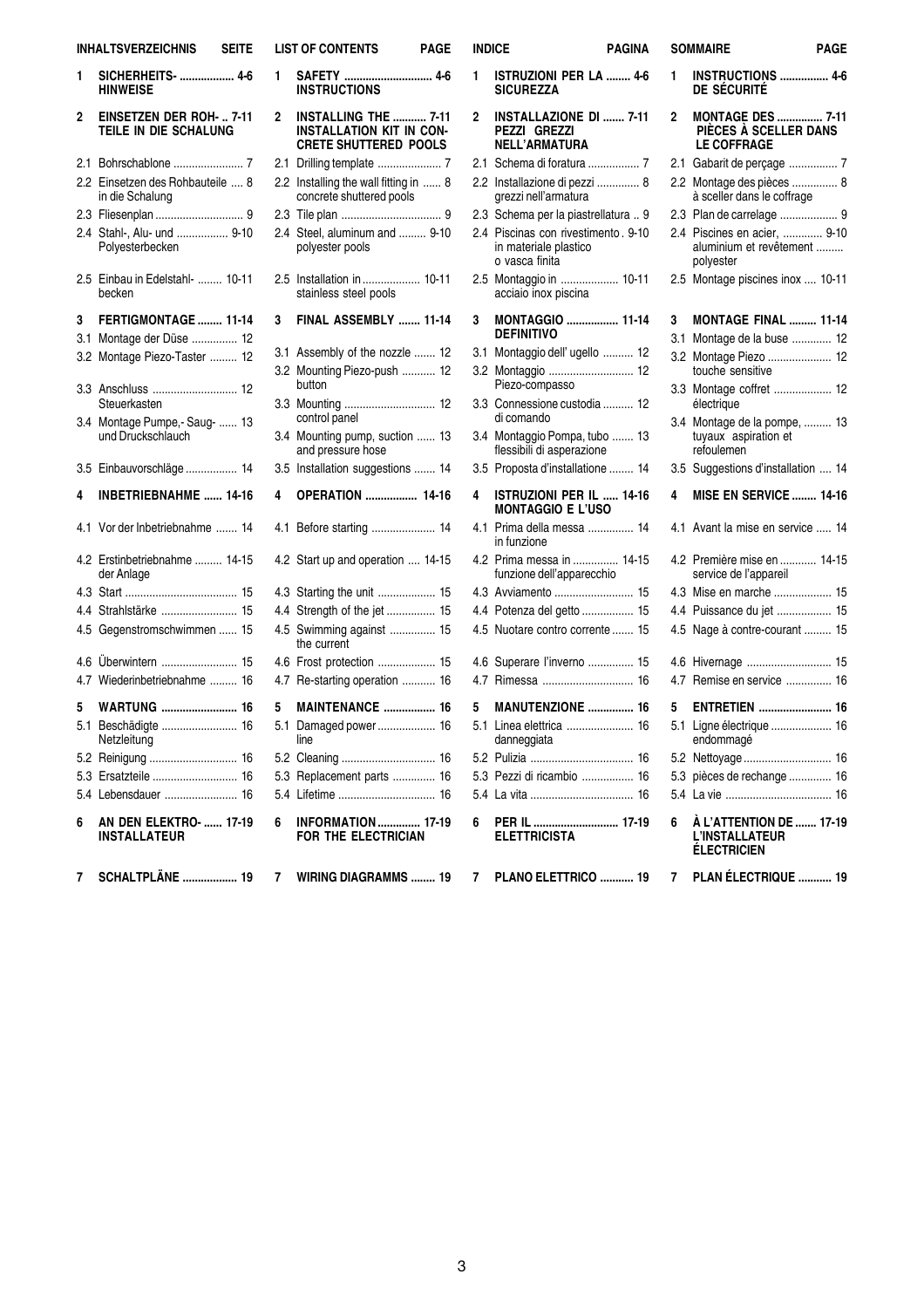# **1 SICHERHEITSHINWEISE**

#### **1.1 Vor der Inbetriebnahme**



**Anweisungen lesen!**

Die Sicherheitshinweise und die Bedienungsanleitung müssen vor der Aufstellung und Inbetriebnahme aufmerksam gelesen und beachtet werden. Beachten Sie auch die Bedienungsanleitung der Pumpe. Halten Sie unbedingt die Anforderungen der Firma uwe bzw. der Normgeber ein.

#### **1.2 Erstinbetriebnahme des Gerätes**

Vor jeder Inbetriebnahme sind die örtlichen Sicherheitsbestimmungen sowie die Sicherheitshinweise einzuhalten.

# **1.3 Gefahrenquellen Warnung!**

Die JetStream Anlage spritzt durch die Strahldüsen bis zu 1080 Liter Wasser pro Minute in das Becken ein. Wird diese enorme Kraft voll zur Massage eingesetzt, kann dies zu Verletzungen der Muskulatur, des Bindegewebes und zu inneren Verletzungen führen. Aufgrund des verringerten elektrischen Widerstandes des menschlichen Körpers in Schwimmbädern und der daraus resultierenden erhöhten Wahrscheinlichkeit des Auftretens gefährlicher Körperströme, werden erhöhte sicherheitstechnische Anforderungen an die Elektoinstallation gestellt.



#### **Deshalb halten Sie unbedingt folgende Sicherheitshinweise ein.**

**Zum Einstellen der Strahldüse Pumpe abschalten.**

**Nicht mit offenen langen Haaren zum Einlaufsieb (falls vorhanden) tauchen.**

Anforderungen an die entsprechende elektrische Installation entnehmen Sie bitte dem im Heft aufgeführten Abschnitt 7 "An den Elektroinstallateur". Teile der Einrichtung, die unter Spannung stehende Teile enthalten, müssen für Personen, die das Bad benutzen, unzugänglich sein.

Geräte und Geräteteile, welche elektrische Bauteile enthalten, müssen so aufgestellt bzw. befestigt werden, dass sie nicht ins Wasser fallen können. Geräte der Schutzklasse I müssen dauerhaft an festverlegte Leitungen angeschlossen sein.

#### **1 SAFETY INSTRUCTIONS**

# **1.1 1 Before starting**



Prior to installation and start-up, read carefully these installation instructions, ensuring that the content has been fully understood. Also observe the operating instructions of the pump. You must comply with the requirements of uwe GmbH and of the prevailing and local standards.

# **1.2 Before first time operation**

Prior to starting operation, the local safety regulations and the safety instructions must be complied with.

## **1.3 Sources of Danger Warning!**

The JETSTREAM system forces up to 1080 litres of water per minute through the nozzle into the pool . If all of this enormous force is used, for massage, it can cause injuries to muscles and to connective tissue, as well as internal injuries.

Because of the reduced electrical resistance of the human body in swimming pools and the resulting increased probability of the occurrence of dangerous leakage currents, increased safety requirements are imposed on the electrical installation.

> **Therefore, you must definitely observe the following Safety instructions.**

**Switch off pump before adjusting angle of nozzle.**

**Do not approach the suction filter with long hair unless tied back.**

For requirements regarding the appropriate electrical installation, please see "Information for the Electrician", as per part 7.

Parts of the equipment that contain electrically live parts must be inaccessible to persons using the pool.

Units and unit parts containing electrical components must be installed or fixed in such a way that they cannot fail into the water.

Units of enclosure class I must be permanently connected to permanently laid cables.



Prima dell'installazione e della messa in funzione è obbligatorio leggere ed osservare le istruzioni per la sicurezza ed il manuale di istruzioni. Anche osservare le istruzioni per l'uso della pompa. Rispettare sempre le norme della società uwe o dell'Istituto competente.

#### **1.2 Prima messa in funzione dell'apparecchio**

Prima di ogni messa in funzione, verificare la conformità con tutte le norme per la sicurezza e le istruzioni per la sicurezza.

# **1.3 Fonti di pericolo Attenzione!**

L'impianto JETSTREAM, a seconda del modello di apparecchio, riversa nella vasca attraverso l'ugello di spruzzaggio fino a 1080 litri di acqua al minuto. Se per il massaggio venisse utilizzata questa massima potenza, la muscolatura ed i tessuti verrebbero feriti e si potrebbe arrivare addirittura a lesioni interne:

A causa della ridotta resistenza elettrica del corpo umano immerso in acqua e della conseguente elevata possibilità di pericolose correnti corporee, l'installazione elettrica deve soddisfare precise normative tecniche di sicurezza.



**Per spostare il diffusore spegnere il getto della pompa.**

**Conduca l'ugello del tubo di massaggio con distanza sui posti desiderati.**

Le condizioni da rispettare relativamente all'impianto elettrico sono riportate nelle istruzioni "Per l'installatore elettrico", allegate ad ognuno dei nostri apparecchi. I componenti dell'equipaggiamento che contengono parti sotto tensione devono rimanere inaccessibili per le persone che utilizzano la vasca.

Gli apparecchi ed i componenti di apparecchi che contengono componenti elettrici devono venire installati o fissati in modo che non possano cadere in acqua. Gli apparecchi di categoria di sicurezza I devono essere permanentemente collegati a cavi fissi.



Les instructions de sécurité et le mode d'emploi doivent être lus attentivement avant l'installation et la mise en service et respectés impérativement. Respectez également les instructions de fonctionnement de la pompe. Conformez-vous exactement aux instructions de la société uwe et aux différentes normes en vigueur.

#### **1.2 Première mise en service de l'appareil**

Il est impératif d'observer, avant toute mise en service, les prescriptions locales de sécurité ainsi que les instructions de sécurité.

#### **1.3 Sources de danger Attention !**

L'installation JETSTREAM peut, selon le type d'appareil, émettre par sa buse de sortie d'eau jusqu'à 1080 litres d'eau à la minute dans le bassin. L'utilisation de cette pleine puissance pour un massage peut conduire à des blessures au niveau de la musculature, du

tissu conjonctif ainsi qu'à des lésions internes.

En raison de la faible résistance électrique du corps humain dans les piscines et de la probabilité ainsi accrue de l'apparition de courants dangereux, l'installation électrique est soumise à des exigences de sécurité élevées.



**Il est donc impératif de respecter les instructions de sécurité ciaprès.**

**Arrêter la pompe avant de faire pivoter la buse de sortie d'eau.**

**Ne pas rester avec des cheveux longs et dénoués près de l'aspiration d'eau.**

Reportez-vous aux pages

" A l'attention de l'électricien", pour consulter les exigences soumises à l'installation électrique.

Les composantes de l'installation qui comprennent des pièces sous tension doivent se situer hors de portée des personnes utilisant le bassin.

Les appareils et pièces d'appareils qui renferment des composants électriques doivent être installés et fixés de telle manière à ce qu'ils ne puissent pas tomber dans l'eau.

Les appareils de la classe de protection 1 doivent être branchés en permanence sur des conduites fixées.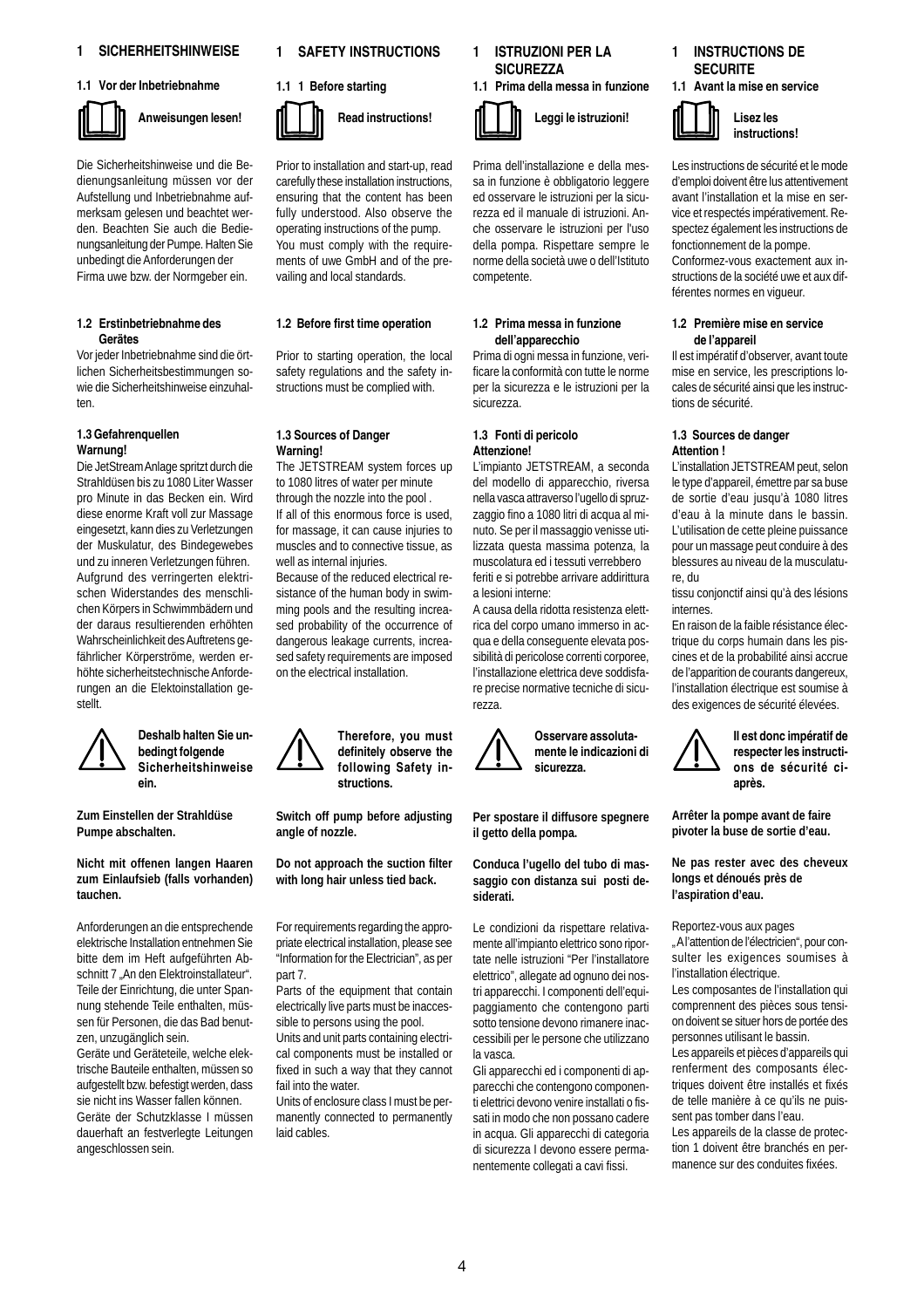#### **1.4 Bestimmungsgemässe Verwendung**

Das Gerät ist ausschliesslich bestimmt zum Betreiben in überdachten Schwimmbädern und Schwimmbädern im Freien bei einer Wassertemperatur bis zu 35° C.

Das Gerät ist zur Aufstellung und Betrieb in Anlagen und Räumen in den Bereichen 1 und 2 nach DIN VDE 0100 T 702 geeignet. Gegenstromanlagen, Massageanlagen und weitere Wasserattraktionen der Firma uwe JetStream dürfen nur zusammen mit Pumpen der Firma uwe JetStream (und umgekehrt) verwendet werden. Die Pumpe wird in den Beckenumgang aufgestellt, es muss jedoch gewährleistet sein, dass der Raum trocken und der Motor gegen Überflutung durch einen ausreichend dimensionierten Bodenablauf geschützt ist. Der Steuerkasten sollte in einem trockenen Umgang oder in einem angrenzenden Raum, höher als der Wasserspiegel untergebracht sein. Die Anlagen dürfen nur bestimmungsgemäss verwendet werden. Jeder darüber hinausgehende Gebrauch gilt als nicht bestimmungsgemäss.

Für hieraus resultierende Schäden haftet der Hersteller nicht; das Risiko hierfür trägt allein der Benutzer. Zur bestimmungsgemässen Verwendung gehört auch die Einhaltung der vom Hersteller vorgeschriebenen Betriebs-, Wartungs- und Instandhaltungsbedingungen.

Wartungs-, Reparaturarbeiten und dergleichen dürfen nur von autorisierten Personen durchgeführt werden. Das Gerät darf nur von Personen genutzt werden, die hiermit vertraut und über die Gefahren unterrichtet sind. Die einschlägigen Unfallverhütungs-Vorschriften sowie die sonstigen allgemein anerkannten sicherheitstechnischen, arbeitsmedizinischen Regeln sind einzuhalten.

Eigenmächtige Veränderungen am Gerät schliessen eine Haftung des Herstellers für daraus resultierende Schäden aus.

#### **1.5 Produkthaftung**

Der Benutzer wird ausdrücklich darauf hingewiesen, dass das Gerät ausschliesslich bestimmungsgemäss eingesetzt werden darf. Für den Fall, dass das Gerät nicht bestimmungsgemäss eingesetzt wird, geschieht dies in der alleinigen Verantwortung des Anwenders. Jegliche Haftung des Herstellers entfällt somit.

#### **1.4 Proper use**

All units are intended solely for operation in covered swimming pools and in open-air swimming pools with a water temperature up to 35°C.

The units are suitable for installing and operating in installations and rooms in areas 1 and 2 as per EN-60335-2-41. Countercurrent systems, massage systems and other attractions from uwe JetStream may only be used together with the corresponding uwe JetStream pump (and vice versa). The pump is installed in the gallery behind the pool wall, but it must be ensured that the environment is dry and that the motor is protected by a suitably

sized floor drain to prevent flooding. The control panel should be installed either in a dry walkway or in an adjacent room, higher than the water level.

Any use other than the intended use is improper.

The manufacturer will not accept liability for any damage or injury resulting from improper use; the user alone bears this risk.

Proper use also includes compliance with the operating, maintenance and repair conditions specified by the manufacturer.

Maintenance work, repair work and suchlike may only be performed by authorised persons.

The units may only be used by persons who are familiar with them and who have been informed about the dangers.

The relevant regulations for the prevention of accidents and the other generally recognised rules relating to safety and to occupational medicine must be complied with.

If unauthorised modifications are made on the units, the manufacturer will not accept liability for any resulting damage or injury.

#### **1.5 Product Liability**

The user's attention is expressly drawn to the fact that the unit may only be operated in the proper manner.

If it is operated in an improper manner, the user bears sole responsibility.

In such cases, therefore, the manufacturer cannot accept any liability.

#### **1.4 Impiego conforme**

Tutti gli apparecchi sono stati concepiti per venire utilizzati in piscine coperte ed in piscine all'aperto con una temperatura dell'acqua fino a 35°C. Questi apparecchi possono venire installati ed utilizzati in impianti e locali compresi nelle zone 1 e 2, come da norma VDE 0100 T 702. Attrezzature controcorrente, apparecchi per massaggi e altre attrazioni acquatiche la JetStream società uwe Solo con pompe della società Uwe JetStream (e viceversa) può essere utilizzato. La pompa viene installata sul perimetro della vasca, comunque solo se l'alloggiamento risulta essere assolutamente asciutto e se il motore è protetto da un'inondamento attraverso dei canali di scarico di troppopieno sufficientemente dimensionati. La cassetta di comando dovrebbe venire installata o in un ambiente asciutto, o in un locale contiguo e, in ogni caso, ad un'altezza superiore al livello

dell'acqua. Qualsiasi utilizzo diverso o derivante da quello prescritto viene considerato come non conforme e il costruttore declina qualsiasi responsabilità e/o garanzia per gli eventuali danni derivanti da un uso non conforme. La responsabilità sarà invece totalmente a carico dell'utente.

L'impiego conforme include anche l'osservanza delle condizioni di esercizio, di manutenzione e di assistenza pres-critte dal costruttore. I lavori di manutenzione e di riparazione potranno essere eseguiti esclusivamente da personale autorizzato. Gli apparecchi potranno essere utilizzati esclusivamente da persone che ne conoscono la modalità di impiego e che sono a conoscenza dei pericoli intrinseci.

É obbligatoria l'osservanza delle norme antinfortunistiche pertinenti, così come di tutte le norme tecniche di sicurezza e mediche universalmente riconosciute.

Eventuali modifiche agli apparecchi, apportate dall'utente, escludono qualsiasi genere di garanzia e responsabilità del costruttore per gli eventuali conseguenti danni.

#### **1.5 Garanzia del prodotto**

L'utente viene espressamente informato che l'apparecchio può essere utilizzato per il solo impiego conforme. In caso contrario, gli eventuali utilizzi non conformi avverranno esclusivamente sotto la sola responsabilità dell'utente ed il costruttore declinerà qualsiasi responsabilità in merito.

### **1.4 Utilisation correcte de l'appareil**

Tous les appareils sont destinés à être uniquement utilisés dans des piscines couvertes et des piscines non couvertes dont la température de l'eau ne dépasse pas 35° C. Les appareils conviennent pour être montés et utilisés dans des installations et des locaux faisant partie des zones 1 et 2 selon la norme DIN VDE 0100 T 7 02 et UTE 15.100. Les systèmes de nage à contrecourant, les systèmes de massage et d'autres attractions d'eau de la société JetStream uwe peuvent être utilisés seulement avec des pompes de la société uwe JetStream (et vice versa). La pompe est à monter dans le pourtour du bassin. Le local de pompe doit être situé sous les plages. Son couvercle ne doit pouvoir être ouvert qu'à l'aide d'une clé spéciale ou un outil. Le lieu d'implantation doit être sec et le moteur protégé contre les inondations par un écoulement de dimension suffisante dans le sol. Le coffret électrique est à placer soit dans un endroit sec soit dans une pièce avoisinante à une hauteur plus élevée que la surface de l'eau. Le constructeur n'en-gage aucune responsabilité pour tout dommage résultant d'utilisation incorrecte ou non conforme. Seul l'utilisateur en est tenu responsable. La conformité d'utilisation de l'appareil comporte également le respect des conditions d'utilisation, d'entretien et de maintenance prescrites par le con-structeur. Les travaux d'entretien, de réparation et autres doivent être exclusivement effectués par des personnes autorisées. Les appareils doivent être utilisés uniquement par les personnes qui sont familiarisées avec ces appareils et ont été instruites des éventuels dangers pouvant résulter de leur manipulation et utilisation. Les instructions de prévention applicables contre les accidents, de même que les diverses prescriptions de sécurité et de médecine du travail en vigueur doivent être respectées. Toute modification apportée arbitrairement sur l'appa-reil exclue la responsabilité du con-structeur pour des dommages en résultant.

#### **1.5 Responsabilité produit**

L'utilisateur est expressément averti que l'appareil doit être utilisé exclusivement de manière correcte, c'est-àdire selon le paragraphe «1.4 - Utilisation correcte de l'appareil». En cas de mauvaise utilisation, l'utilisateur est seul tenu responsable.

Le constructeur est alors dégagé de toute responsabilité.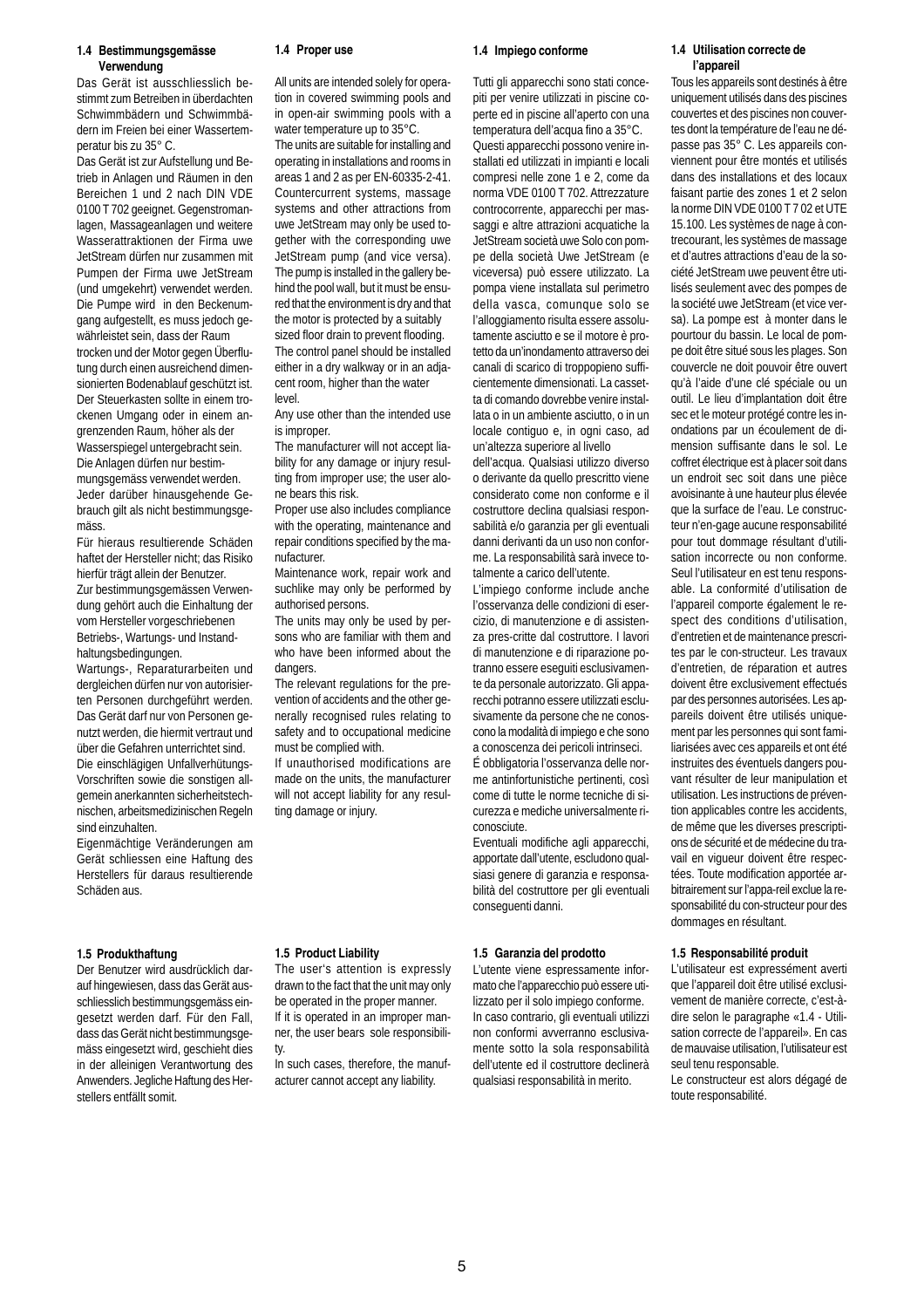

**1.7 Erklärung der Gefahrensymbole**



**Warnung! In dieser Bedienungsanleitung haben wir alle Stellen, die Ihre Sicherheit betreffen, mit diesem Zeichen versehen. Geben Sie alle Sicherheitsanweisungen auch an andere Benutzer weiter.**



**In dieser Bedienungsanleitung haben wir alle Stellen, die funktionsnotwendige Hinweise enthalten, mit diesem Zeichen versehen. Bitte beachten Sie unbedingt diese Hinweise, um Schäden am Gerät zu vermeiden.**



# **WARNUNG!**

**Gefahr durch elektrischen Strom! Elektrische Energien können schwerste Verletzungen verursachen.**



# **ACHTUNG!**

**Die Anlage darf nicht von Kindern oder Jugendlichen betrieben werden.**

**Dieses Gerät darf nicht von Personen (einschließlich Kindern) mit körperlichen, sensuellen oder geistigen Behinderungen oder ohne Erfahrung oder Kenntnis benutzt werden, es sei denn, sie haben Anleitungen über den Gebrauch des Geräts erhalten und werden von einer Person beaufsichtigt, die für ihre Sicherheit verantwortlich ist.**

**1.6 Procedure in an emergency**

**Leave the water immediately, switch off the electrical supply to the unit by operating the main power switch or circuit-breaker, and secure the unit to prevent it from being switched on again without authorisation.**

**1.7 Explanation of the danger symbols**

> **Warning! In these Operating Instructions, this symbol is used to mark all texts relating to safety. Please pass all safety instructions on to other users.**

**In these Operating Instructions this symbol is used to mark all texts relating to function. These instructions must be observed in order to avoid damage to the unit.**

**WARNING! Danger of electric shock! Electricity can cause serious injuries.**



**The installation must not be operated by children or juveniles.**

**This apparatus is not to be used by people (children included) with reduced physical, sensorial or mental capacities or without any experience and knowledge, unless they did not receive instructions relative to the use of the apparatus and are controlled by a person esponsible for their safety.**

**1.6 Comportamento in caso di emergenza**



**Scaricare immediatamente l'acqua e scollegare gli apparecchi dalla tensione agendo o sugli interruttori generali, o sulle sicurezze e bloccarli contro un'eventuale riattivazione non autorizzata.**

**1.7 Spiegazione dei simboli di pericolo**

> **Avvertenza! In queste istruzioni**

**d'uso abbiamo apposto questo segno a tutti i punti relativi alla vostra sicurezza. Trasmettere anche agli altri utenti tutte le istruzioni di sicurezza.**

**In queste istruzioni d'uso abbiamo apposto questo segno a tutti i punti che contengono avvertenze necessarie per il funzionamento. Osservare assolutamente queste avvertenze per evitare danni all'apparecchio.**

**PERICOLO! Presenza di corrente elettrica! Le energie elettriche possono causare gravi lesioni.**



**ATTENZIONE! L'uso dell'apparecchio è vietato a bambini o ragazzi.**

**Questo apparecchio non è inteso per uso di persone (inclusi bambini) con ridotte capacità fi siche, sensoriali o mentali, o senza esperienza e conoscenza, a meno che abbiano ricevute istruzioni relativamente all'uso dell'apparecchio e siano controllati da una persona responsabile per la loro sicurezza.**

**1.6 Comportement en cas d'urgence**

**Sortir de l'eau et désactiver l'appareil à l'aide du commutateur central ou des fusibles. S'assurer que l'appareil ne soit pas réactivé sans autorisation.**

**1.7 Explication des pictogram mes de sécurite**



**Attention!**

**Tous les passages de ce mode d'emploi qui se réfèrent à votre sécurité sont marqués de ce pictogramme. Transmettez toutes les instructions de sécurité aux autres utilisateurs.**









**AVERTISSEMENT! Risque d'électrocution Les énergies élec-**

**l'appareil.**

**L'appareil est interdit d'utilisation par les enfants et les adolescents.**

**Cet appareil n'est pas conçu pour être utilisé par des personnes (y compris des enfants) ayant des capacités physiques, sensorielles ou mentales réduites ou n'en ayant pas l'expérience et la connaissance, à moins qu'elles aient reçu les instructions relatives à l'utilisation de l'appareil et qu'elles soient contrôlées par une personne responsable de leur sécurité.**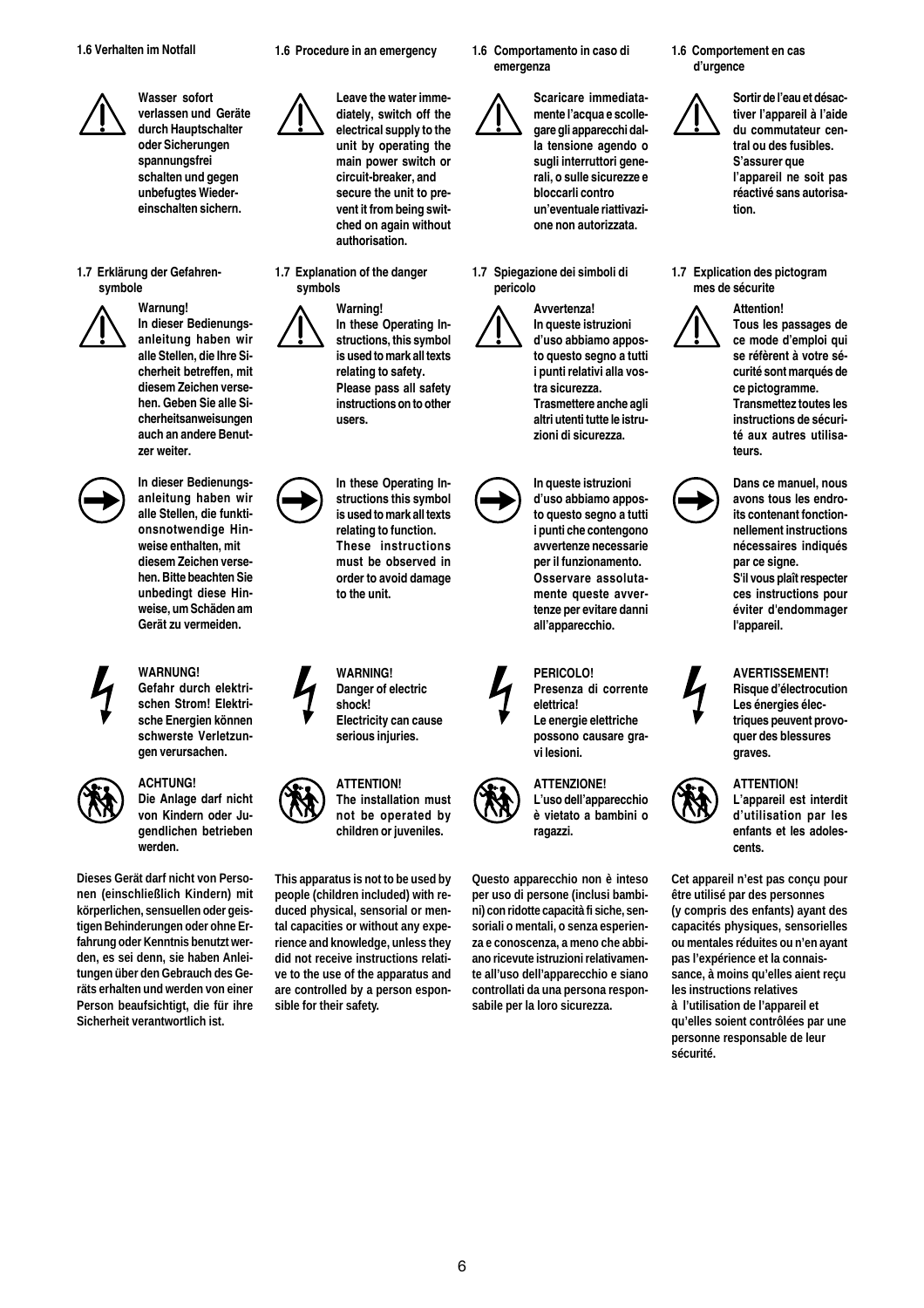# **2 EINSETZEN DER ROHBAUTEILE**

**2.1 Bohrschablone Bohrungen und die Anordnung für PURO Compact, entnehmen Sie der Bohrschablone (Bild 1).**

# **2 INSTALLING THE INSTAL-LATION KIT**

**2.1 Drilling template For drill holes and arrangement of PURO Compact, please refer to the relevant drill guides (Fif.1).**

# **2 INSTALLAZIONE DI PEZZI GREZZI**

**2.1 Schema di foratura Porti e la disposizione per PURO Compact, rimuovere il modello (figura 1).**

# **2 MONTAGE DES PIÈCES À SCELLER**

**2.1 Gabarit de perçage Pour perçage et arrangement de PURO Compact, se rapporter aux guides de forage (image 1).**

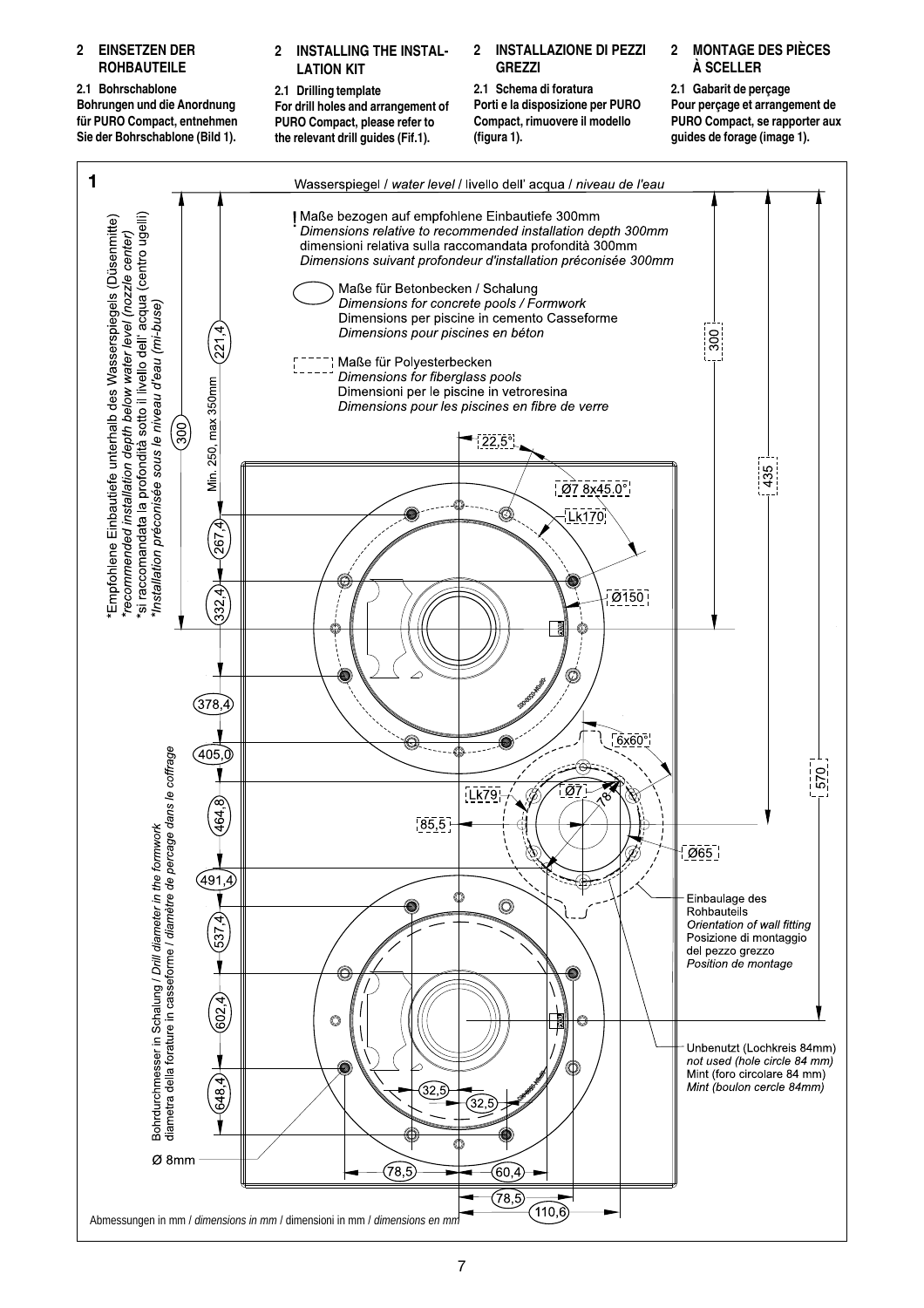



**WARNUNG! Zum Verkleben der Kunststoffteile bitte nur Kleber verwenden, der auch zum Kleben von ABS geeignet ist.**



**WARNING! Please use only glue that is made also for the usage together with ABS.**

**ATTENZIONE! Si prega di utilizzare Per l'incollaggio delle parti in plastica unico collante che è anche adatto per l'incollaggio ABS.**



**ATTENTION! S'il vous plaît utiliser Pour le collage des pièces en plastique ne colle qui convient également pour le collage ABS.**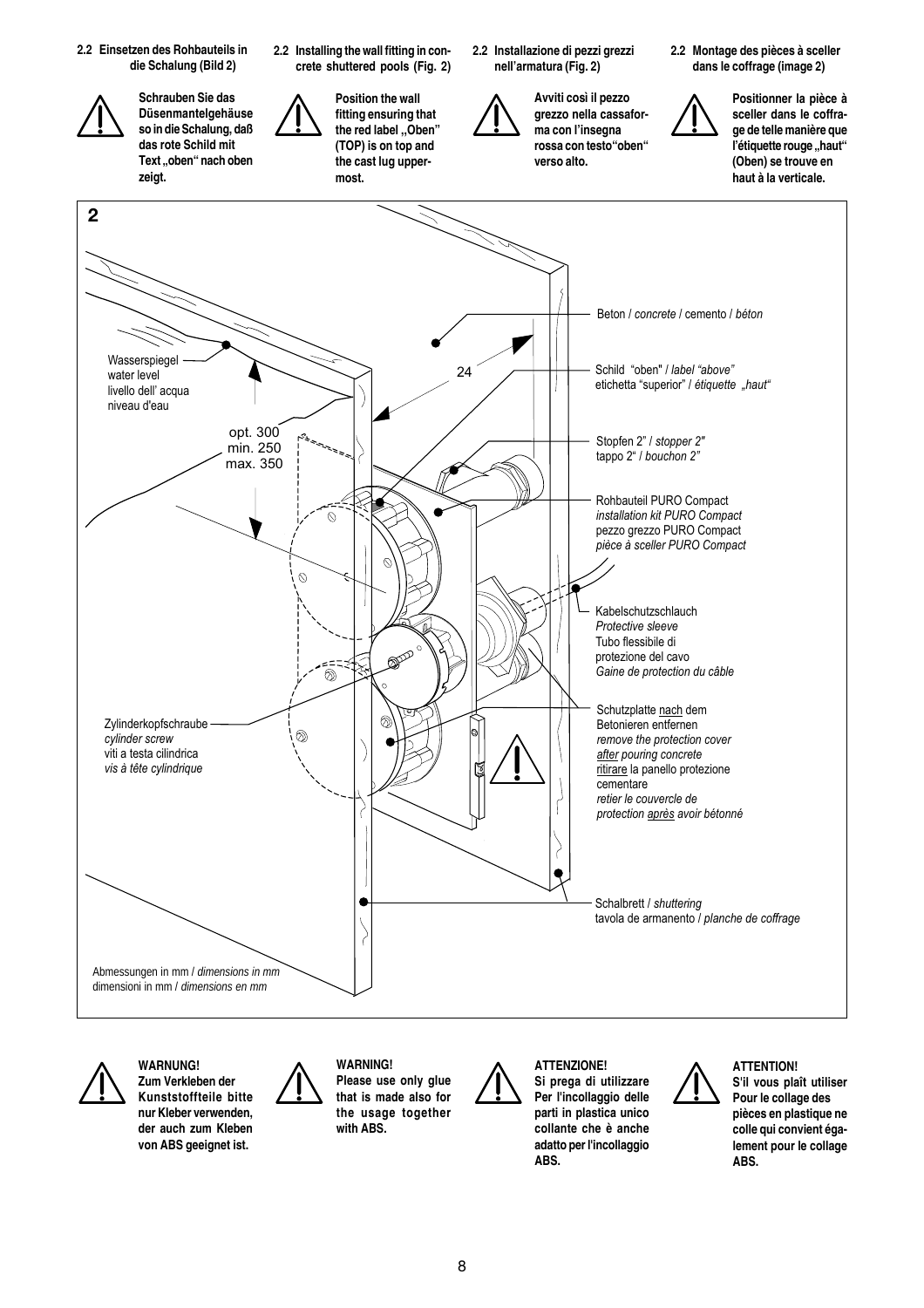# **2.3 Fliesenplan (Bild 3)**

**2.3 Tile plan (Fig. 3)**

Fliesen Sie die Rohbauteile bis zu ihrer Innenkante. Putz- und Fliesenausgleich 2 cm.

Render and tile to inner edge. Render & tile 2 cm max.

# **2.3 Schema per la piastrellatura (Fig. 3)**

Eseguire la posa della piastrelle fino al contorno interno. Livellamento dell'intonaco e delle piastrelle fino 2 cm.

# **2.3 Plan de carrelage (image 3)** Carreler jusqu'au contour intérieur de

la pièce à sceller. Compensation d'enduit et de carrelage jusqu'à 2 cm.



# **2.4 Stahl-, Alu- und Polyesterbecken (Bild 4, 5 und 6)**

**2.4 Steel, aluminum and polyester pools (Fig. 4, 5 and 6)**

Ordnen Sie Klemmrahmen, die Dichtungen aus Folienmaterial und die Gummidichtung nach Bild 4, 5, und 6 an.

Install the seals, screws and clamping frame, as shown in fig. 4, 5 and 6.

# **2.4 Piscinas con rivestimento in materiale plastico o vasca finita (Fig. 4, 5 e 6)**

**2.4 Piscines d'acier, d'aluminium et de revêtement polyester (image 4, 5 et 6).**

Montare l´anello di bloccaggio con le relative guarnizioni sia davanti e dietro come da fig. 4, 5 e 6.

Monter les joints, vis, et bride étanchéité, voir image 4, 5 et 6.

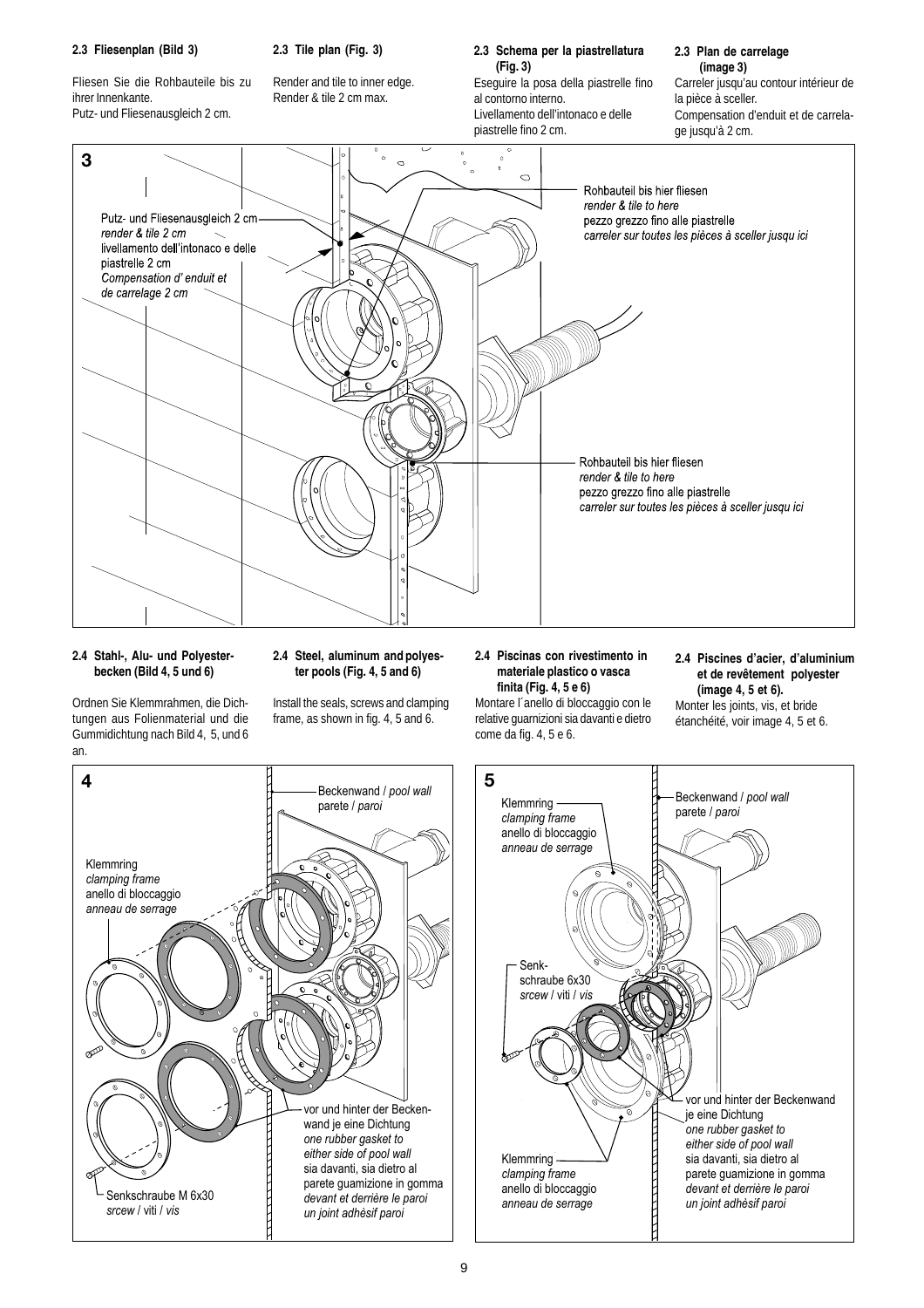

# **2.5 Edelstahlbecken**

Erstellen Sie Beckenausschnitte für die PURO Compact Robauteile aus Edelstahl nach Bild 7, 8, 9 und 10.

**2.5 Stainless steel pools** Make pool cut-out for PURO Compact stainless steel installation kits according to Fig. 7, 8, 9 and 10.

**2.5 Acciaio inossidabile piscina** Creazione di aperture piscina e il feri-PURO Compact Pezzo grezzo secon-

do la Figura 7, 8,9 e 10 per la piscina.

#### **2.5 Piscine en acier inox**

Pour découpage pièces à sceller inox PURO Compact, voir image 7, 8, 9 et 10.



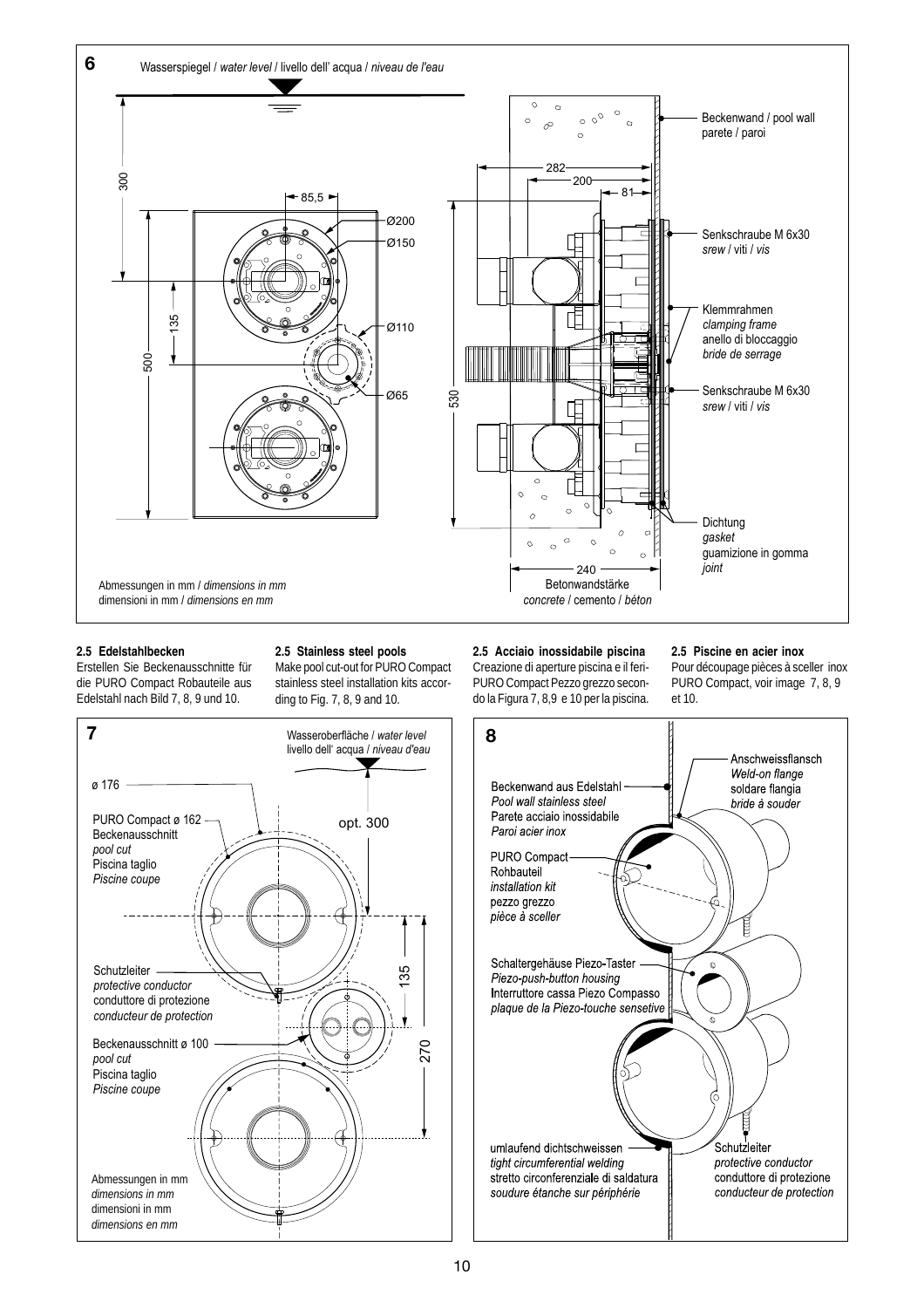



# **3 FERTIGMONTAGE**

# **Angaben nur für autorisierte Personen**

#### **Vor der Montage**

Die Sicherheitshinweise müssen vor der Aufstellung aufmerksam gelesen werden. Halten Sie unbedingt die Anforderungen der Fa. uwe bzw. der Normgeber ein. Für den Fall, dass die Hinweise nicht berücksichtigt werden, geschieht dies in der alleinigen Verantwortung des Monteurs. Jegliche Haftung des Herstellers entfällt somit.

# **3 FINAL ASSEMBLY**

#### **Instructions for authorized persons only**

#### **Before installation**

Prior to installation these installation instructions must be read carefully, All requirements stated by uwe GmbH and the standards authorities must be fulfilled. The installation engineer bears sole responsibility should instructions not be observed. The manufacturer thus repudiates all

liability.

# **3 MONTAGGIO DEFINITIVO**

#### **Informatzioni solo per le persone autorizzate**

# **Primo del Montaggio**

Prima di procedere con l'installazione, leggere attentamente le istruzioni per la sicurezza. Attenersi scrupolosamente alle prescrizione della ditta uwe o alle norme dell'ente competente. In case di non osservanza delle indicazioni, l'intera responsabilità sarà del montare e decadrà qualsiasi garanzia del costruttore.

# **3 INSTRUCTIONS POUR LE MONTAGE FINAL Informations destinees exclusivement aux personnes autorisées**

#### **Avant le montage**

Les instructions de sécurité doivent être lues attentivement avant l'installation. Conformez-vous exactement aux instructions données par la société uwe et aux différentes normes en vigueur. En cas de non-respect de ces instructions, l'utilisateur est seul tenu responsable. Le constructeur est alors dégagé de toute responsabilité.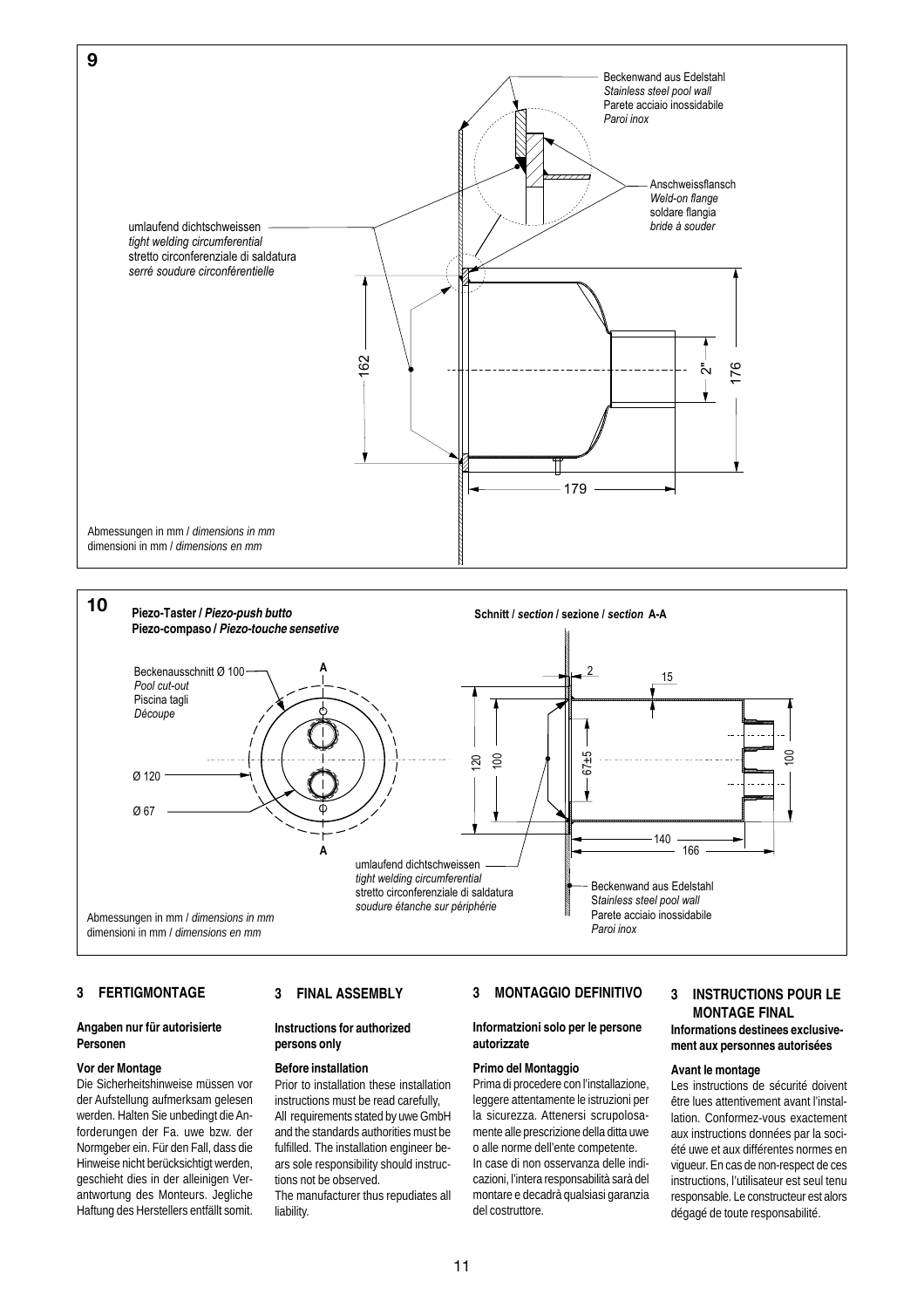#### **3.1 Montage der Düse (Bild 11)**

Bevor Sie die Düse montieren können, müssen Sie den Klemmring (4) der im Düsengehäuse (13) montiert ist, demontieren. Lösen Sie dazu die 4 Schrauben (3) und entfernen Sie den Klemmring (4). Setzen Sie jetzt die separat gelieferte Düse (5) in das Rohbauteil (13) ein. Befestigen Sie den demontierten Klemmring (4) mit den 4 Schrauben (3). Bitte achten Sie darauf daß die Düse manuell in die gewünschten Richtungen gelenkt werden kann. Sollte dies nicht der Fall sein müssen Sie eine der weißen Scheiben, die sich unter Teil im Rohbauteil (13) befinden, entfernen.



#### **Dimensionierung der Rohrleitungen an Länge und Gegebenheiten vor Ort berechnen und anpassen.**

Nicht ordnunmgsgemässe Ausführung kann zu erheblichen Druckverlusten führen.

#### **3.2 Montage Piezo-Taster/ Blende (Bild 11)**

Drehen Sie die Druckschraube (8) aus dem Rohbauteil (14) heraus. Entfernen Sie die Dichtscheibe (9) und die Dichtung (10). Nehmen Sie das Kabel (7) des Piezo-Tasters. Führen Sie, wie in Bild 18, die Druckschraube (8), die Scheibe (9) und die Dichtung (10) auf das Kabel (7). Ziehen Sie das Kabel (7) durch das Rohbauteil (14). Ziehen Sie die Druckschraube (8) mit dem Spezialschlüssel wieder an. Das Kabel (7) im Umgang durch ein Leerrohr schützen um es bei Bedarf austauschen oder verlängern zu können. Das Kabel kann um max. 10 m verlängert werden. Hierfür wird ein Netzwerkkabel Cat. 6 empfohlen. Befestigen Sie die Edelstahl-Frontplatte (2) mit den 4 beigelegten Senkschrauben (1) und ziehen diese leicht an. Ziehen Sie diese leicht an. Schließen Sie das Kabel entsprechend den Schaltplänen am Steuerkasten (11) an.

#### **3.3 Anschluss Steuerkasten (Bild 11)**

Der Steuerkasten (11) sollte entweder in einem trockenen Umgang oder in einem angrenzenden Raum untergebracht werden.

Der Anschluss ist nach DIN VDE 0100 Teil 702 auszuführen.

In die Netzzuleitung ist sowohl ein Hauptschalter, mit dem das Gerät allpolig vom Netz getrennt werden kann, als auch ein FI-Schalter vorzusehen, (siehe Hinweis: "An den Elektroinstallateur").

#### **3.4 Montage Pumpe, Saug- und Druckschlauch (Bild 11)**

Die Pumpe sollte tiefer als der Wasserspiegel angebracht werden. Setzen Sie die Pumpe entweder mit einem

#### **3.1 Assembly of the nozzle Fig.11)**

Before assembling the nozzle, the clamping frame (4) assembled in the nozzle housing (13) must first be removed. Loosen the 4 screws (3) and remove the clamping frame (4). Then insert the separately delivered nozzle (5) in the wall installation kit (13). Fix the demounted clamping frame (4) with the 4 screws (3).

Please note that the nozzle can be directed manually to the required angles. If this is not the case, remove one of the white plates which are located below part in the wall installation kit (13).

# **Dimensioning of pipes must be calculated and adjusted according to the local circumstances.**

Incorrect dimensioning can lead to significant loss of pressure.

#### **3.2 Mounting Piezo-push button/ cover (Fig. 11)**

Turn the gland nut (8) anticlockwise in order to remove it together with the sealing washer (9) and the gasket (10) from the wall installation kit (14). Insert as shown in fig. 18 the pressure screw (8), the sealing washer (9) and gasket (10) onto the cable (7). Pull the cable (7) through the wall installation kit (14) and tighten the pressure screw (8) with the special tool. Use a ductwork to protect the cable and to ensure maintenance and extention.

The cable can be extended by max. 10. A network cable Cat.6 is recommended.

Fix the stainless steel front panel (2) with the 4 enclosed countersunk screws (1) and tighten slightly. Connect the cable according to the wiring diagramm (11).

#### **3.3 Mounting the control panel (Fig. 11)**

The control panel (11) must not be installed in a chamber.

It should be accommodated either in a dry walkway behind the pool wall or in an adjacent room. The connection must be effected carefully in accordance with EN 60335-2-41.

Both a power switch, with which the unit can be isolated from the power supply on all poles, and an earth leakage circuit breaker (R.C.C.B.) should be provided in this cable

(see: "Information for the Electrician").

#### **3.4 Assembly of pump, suction and pressure hose (Fig. 11)**

The pump should be installed below water level. If the pump is to be installed on a console/mounting bracket,

#### **3.1 Montaggio dell' ugello (Figura 11)**

Prima di montare l' ugello, montare l'anello morsetto (4). Nell' ugello cassetta (13).

Snodare le 4 viti e toglierle dall' anello morsetto (3).

E montare l' anello mosetto (4). Adesso prendere l pezzi mandati separatamente (5).

E montarli al tubo cassetta (13). Fissare le 4 viti (3) all' anello morsetto (4). Adesso montare il pezzo separato dell' ugello nel tubo (13). Fissare l' anello morsetto (4) con le viti (3).

#### **Dimensione della tubatura alla lungezza e alla situazione locale calcolare ed adattare.**

Il lavoro non esequito a regola d'arte puo portare a una perdita di pressione.

#### **3.2 Montaggio Piezo compasso/ copertura (Fig. 11)**

Girare la vite di pressione (8) dall pezzo grezzo. Togliere il disco ditenuta (9) e la guarnizione (10). Prendere il cavo (7) dal Piezo-compasso. Introdurre come indicato in figura 18, la vite di pressione (8) il disco ditenuta (9) e la guarnizione (10) sopra il cavo (7).

Tirare il cavo (7) nell interno del pezzo grezzo (14), tirare vite di pressione (8) con la chiave speziale di nuovo.Prego il cavo (7) si prega di passare il cava (7) in un tubo voto da proteggere secondo il bisogno da cambiare o allungare. Il cavo puo esser allungato all max. di 10 m. Vienne raccomandato un cavo della linea Cat. 6. Fare attenzione al preciso montaggio e la giusta diezione dell' ugello.Dopo tutta la procedura di montaggio, fissure la piastra d' acciaoi (2) con le viti (1). Chiudere il cavo conforme piono elettrico alla connessione custodia di comando (11).

#### **3.3 Connessione custodia di comando (Fig. 11)**

La custodia di comando (11) deve essere installata in luogo asciutto oppure in una stanza in vicinanza. L'attacco deve essere effettuato accuratamente secondo DIN VDE 0100, parte 702. L'attacco alla rete sara effettuato tramite condotto 5 G 2,5 mm²

(3N ~ PE 400V) oppure 4 G 2,5 mm² (3 ~ PE 230V). Bisogna prevedere in questo condotto sia un interruttore principale con il quale si può separare la macchina con tutti i poli della rete sia un interruttore FI (vedi foglio d'avvertenza "Per il elettricista").

#### **3.4 Montaggio della pompa, del tubo flessibile d'aspirazione e di pressione (Fig. 11)**

La pompa deve essere mondata sotto il livello del'aqua. Posare la pompa o con uno smorzatore (ammortizzatore)

# **3.1 Montage de la buse (image 11)**

Avant de monter la buse il faut démonter la bride (4) installée dans la tuyère  $(13)$ 

Dévisser les 4 vis (3) et retirer la bride  $(4)$ 

Insérer la buse (5), livrée séparément) dans la pièce à sceller (13).

Fixer la bride démontée (4) avec les 4 vis (3).

Veiller à ce que la buse puisse être dirigée manuellement dans les directions souhaitées.

Si ce n'est pas le cas, retirer une des plaquettes blanches se trouvant endessous de la pièce dans la pièce à sceller (13).



**Les dimensions de tuyaux sont à calculer et à adapter en prenant compte de la situation sur site.**

Le dimensionnement incorrect peut être la cause de pertes de charge significatives.

#### **3.2 Montage PIZO touche sensitive/cache (image 11)**

Retirer la vis (8) de la pièce à sceller (14) en la tournant vers la gauche et enlever la rondelle plastique (9) et la pièce d'étanchéité (10). Faire passer le câble (7) de la touche sensetive PIEZO comme indiqué sur le schéma 18, mettre la vis (8), la rondelle (9) et le joint (10) sur le câble (7).

Tirer le câble (7) au travers de la pièce à sceller (14) et serer la vis (8) avec une clé appropriée.

Pour protéger le câble (7) dans la galerie technique et pour faciliter échange ou rallonge, utiliser un fourreau rigide ou flexible.

Le câble (7) peut être rallongé de 10m max., un câble de réseau Cat. 6 est préconisé.

Fixer sans forcer la facade en inox (2) avec les 4 vis (1).

Connecter le câble (7) dans le coffret de commande (11) en suivant les schémas.

#### **3.3 Recommandation coffret électrique (image 11)**

Le coffret électrique (11) ne doit pas être implanté dans un lieu humide. Il est à placer soit dans un endroit sec soit dans une pièce avoisinante. Effectuez le raccordement en respectant les normes en viguer, notamment les normes DIN VDE 0100 partie 702 et les normes C 15.100.

A cette conduite d'alimentation sera prevu un interrupteur central, avec lequel l'appareil peut être coupé du secteur, ainsi qu'un interrupteur différentiel de 30 mA. (voir page  $\hat{A}$ l'attention de l'installateur électricien").

# **3.4 Montage de la pompe et des tuyaux aspiration et refoulement (voir image 11)**

La pompe doit être montée en-dessous du niveau d'eau.

12

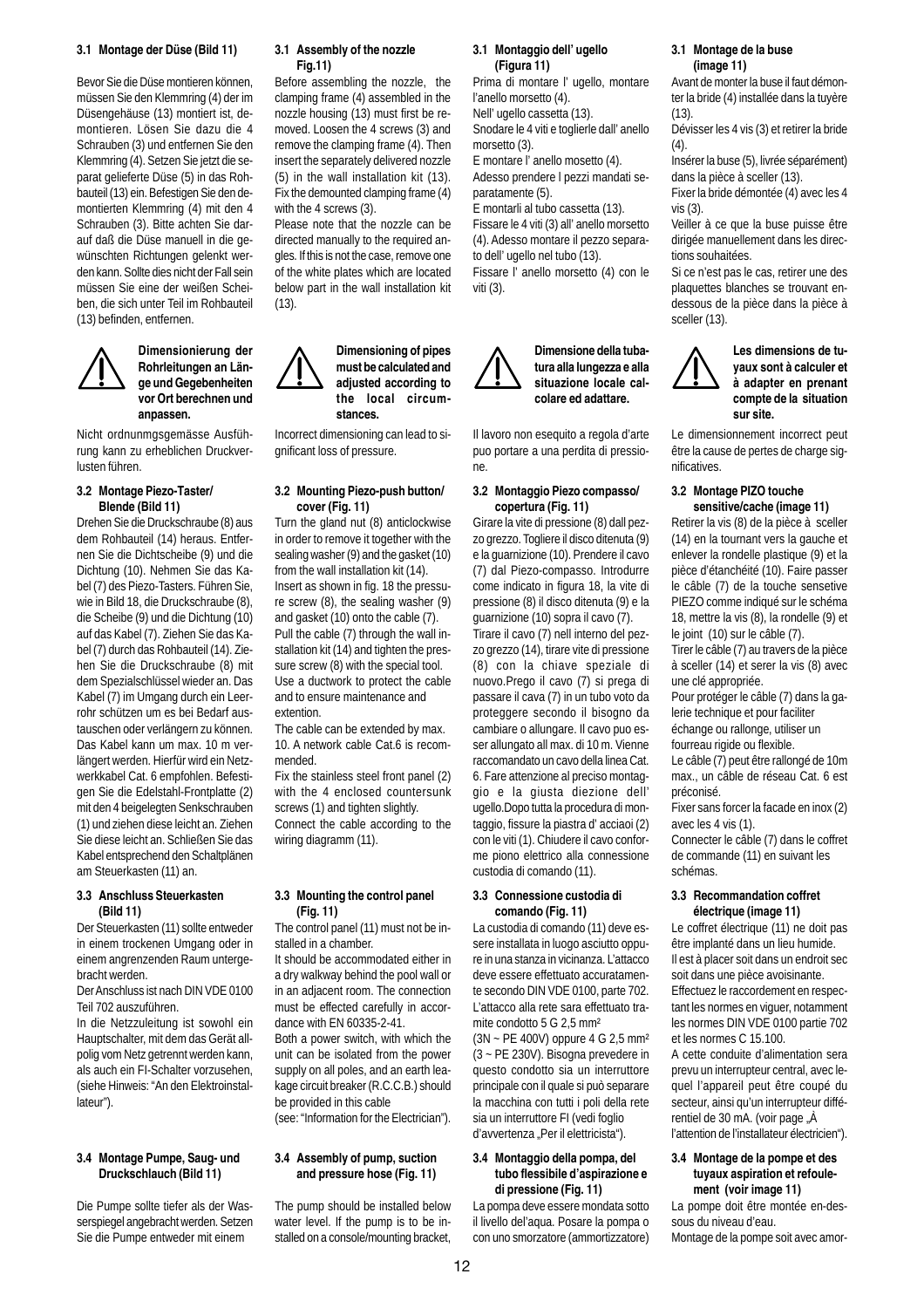

Schwingmetall (Stossdämpfer) auf die Konsole oder, wenn Sie einen Sockel betonieren möchten, unterbauen Sie diesen entsprechend. Kleben Sie mit "TANGIT" den Saug- und Druckschlauch in die Übergangsmuffe des Rohbauteils. Nach dem Kleben sollten sich die Kugelhähne öffnen und schliessen lassen.



**Vergessen Sie dabei nicht die Dichtung (12) zwischen Schlauchnippel und Pumpenstutzen einzulegen.**

Schrauben Sie die Pumpe fest.



**Wichtiger Hinweis!**

Die Pumpe wird in dem Beckenumgang aufgestellt.

Der Aufstellungsraum muss trocken, belüftet und durch einen ausreichend dimensionierten Bodenablauf gegen Überflutung geschützt sein.



**Dimensionierung der Rohrleitungen an Länge und Gegebenheiten vor Ort berechnen und anpassen.**

Nicht ordnungsgemässe Ausführung kann zu erheblichen Druckverlusten führen.

antivibration buffers or similar should be provided.

Glue the suction - and pressure hose with "TANGIT " into the sleeve of the wall installation kit.

After glueing, check that the ball-valves open and close.



Screw the pump tight.



The pump is installed in the gallery behind the pool wall.

The installation environment must be dry and protected by a suitably sized floor drain to prevent flooding.



Incorrect dimensioning can lead to significant loss of pressure.

sul appoggio, o se volete cementare un appoggio, bisogna sostenerlo adeguato.

Attaccate con "TANGIT" il tubo flessibile d'aspirazione e di pressione nel manicotto di passaggio del pezzo greggio.

Dopo la giunzione, le valvole a pallottola possono essere aperte e chiuse.



**Tra il flessibile di aspirazione e la pompa inserire la guarnizione (12).**

Avvitare la pompa.



**Attenzione Importante!** Di solito la pompa viene installata nel-

la galleria che circonda la piscina. Occorre però garantire che il vano sia asciutto e che il motore sia protetto dall'inondazione per mezzo di uno scarico nel fondo sufficientemente dimensionato.



**Dimensione della tubatura alla lungezza e alla situazione locale calcolare ed adattare.**

Il lavoro non esequito a regola d'arte puo portare a una perdita di pressione.

tisseurs sur un support soit sur un socle en béton.

Coller avec TANGIT les tuyaux d'aspiration et de refoulement sur les raccords de la pièce à sceller.

Vérifier après collage le bon fonctionnement des vannes.



**Ne pas oublier de placer le joint plat (12) entre le carter de pompe et le raccord du tuyau.**

Vissez la pompe.



**Recommandation importante!**

La pompe est à monter dans le pourtour du bassin, sous les plages. Le lieu d'implantation doit être sec et protégé contre les inondations par un écoulement de dimension suffisante dans le sol. Le couvercle du local doit seulement s'ouvrir à l'aide d'une clé spéciale ou d'un outil.



**Les dimensions de tuyaux sont à calculer et à adapter en prenant compte de la situation sur site.**

Le dimensionnement incorrect peut être la cause de pertes de charge significatives.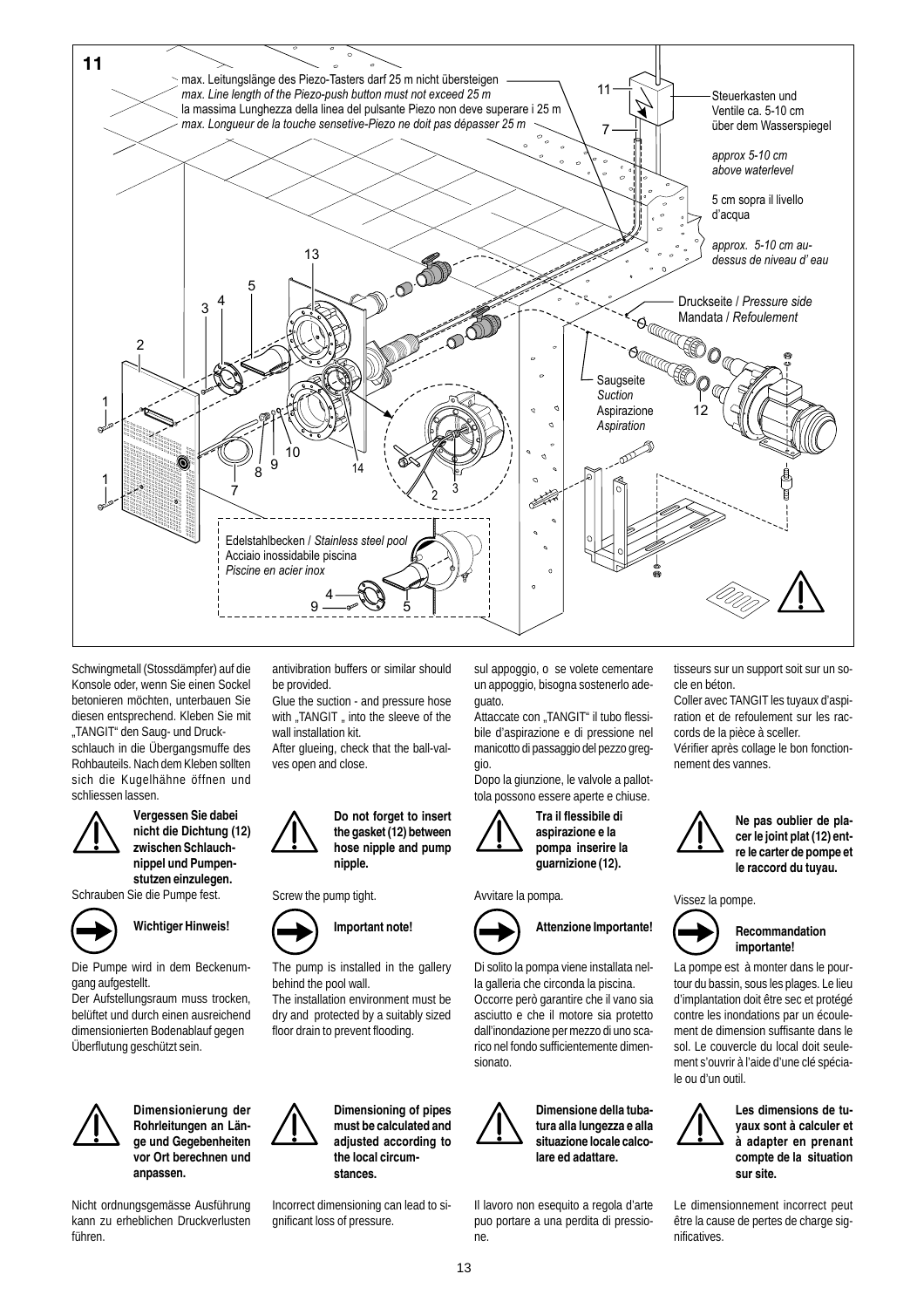#### **3.5 Einbauvorschläge**

JetStream PURO Compact Einbauvorschlag in Betonbecken ohne Überflutungsrinne (Bild 12).

**3.5 Installation suggestions**

Suggestion for the installation of PURO Compact into concrete pools without overflow (see fig. 12).

**3.5 Proposta d'installazione** Montaggio nella vasca di calce-struzzo con rivestimento di intonaco oppu-

re piastrelle (Fig. 12).

# **3.5 Suggestions d'installation**

Proposition de montage de PURO Compact dans une piscine en béton sans goulotte à débordement (voir image 12).



# **4 INBETRIEBNAHME**

# **4.1 Vor der Inbetriebnahme**

Die Sicherheitshinweise und Bedienungsanleitung müssen vor dem Aufstellen und der Inbetriebnahme aufmerksam gelesen werden.

#### **4.2 Erstinbetriebnahme der Anlage**

Vor jeder Inbetriebnahme sind die örtlichen Sicherheitsbestimmungen sowie die Sicherheitshinweise einzuhalten.

Ist das Gerät komplett montiert und elektrisch angeschlossen, kann das Gerät in Betrieb genommen werden.

#### **Hinweis**



**Bevor Sie die uwe JET-STREAM Anlage in Betrieb nehmen drehen Sie den Motor am Lüfterrad von Hand mehrmals durch.**

# **4 OPERATION**

# **4.1 Before starting**

Safety precautions and operating instructions must be carefully read and observed before setting up and operating.

#### **4.2. Start-up and operation**

Before operating, local safety requirements must be met and safety precautions must be observed.

#### **Important note**

**Before operating the unit for the first time, rotate the pump several times by hand and in the direction indicated, using the ventilating fan.**

# **4 INSTRUZIONE PER IL MONTAGGIO E L'USO 4.1 Prima della messa in funzione**

Prima dell'installazione e della messa in funzione è obbligatorio leggere ed osservare le istruzioni per la sicurezza ed il manuale di istruzioni.

#### **4.2 Prima messa in funzione dell'apparecchio**

Prima di ogni messa in funzione, verificare la conformità con tutte le norme per la sicurezza e le istruzioni per la sicurezza.

Se l´apparecchiatura e´ montata e collegata correttamente alla rete elettrica e´possibile mettere in funzione.

# **Attenzione Importante**



**Prima di dare corrente per la prima volta alla JETSTREAM provare a far girare a mano il motore dal lato ventola per verificare che non sia bloccato.**

# **4 MISE EN SERVICE**

#### **4.1 Avant la mise en service**

Les instructions de sécurité et le mode d'emploi doivent être lus attentivement avant l'installation et la mise en service de l'appareil.

#### **4.2 Première mise en service de l'appareil**

Avant chaque utilisation, les règles de sécurité locales et les consignes de sécurité doivent être respectées. Si l'appareil est complètement assemblé et connecté électriquement, le dispositif peut être mis en service.

#### **Recommandation importante**



**Avant de mettre en marche la première fois ou après un arrêt de longue durée, dégommer le moteur en tournant l'hélice qui se trouve dans le capot ventilateur.**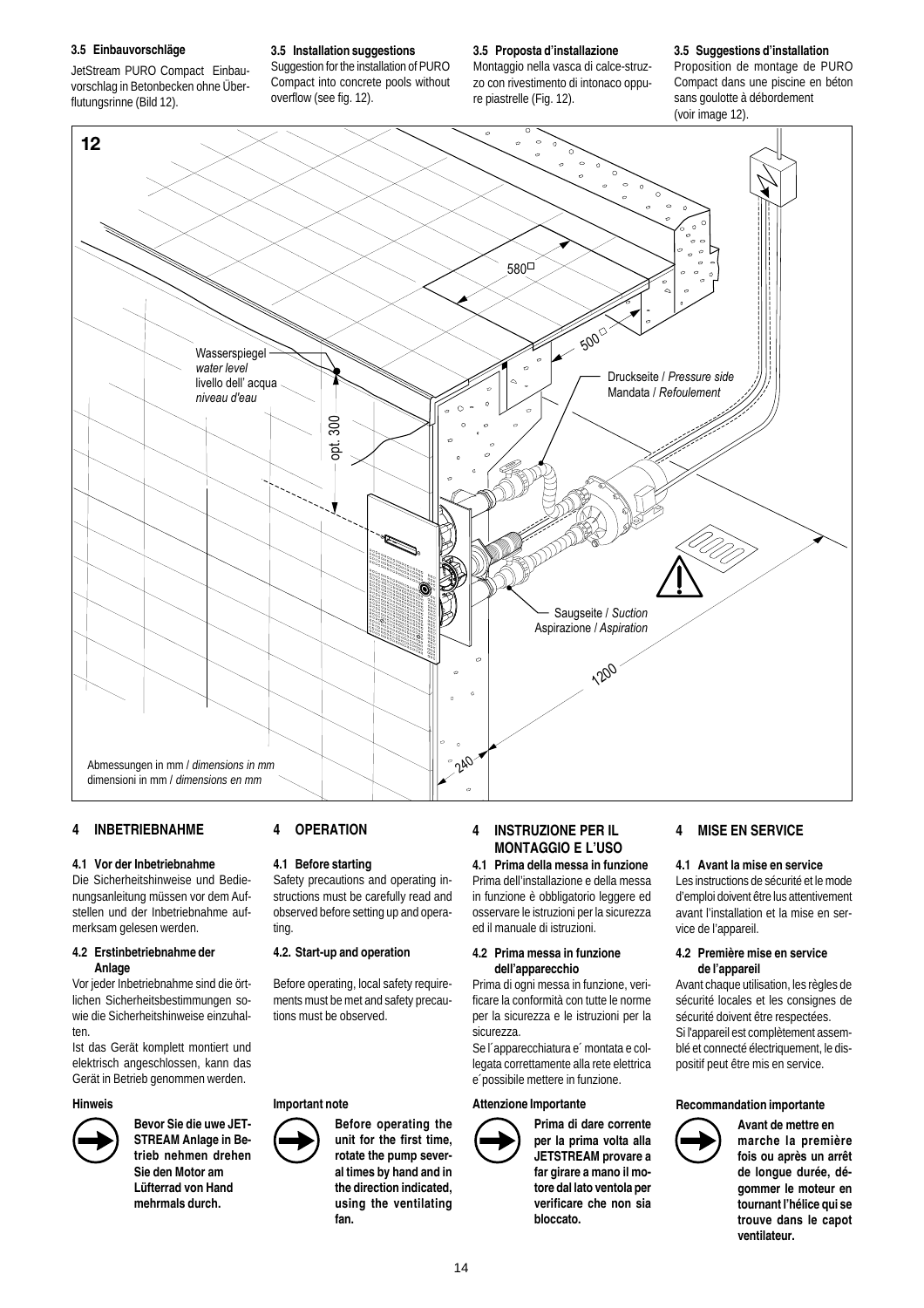Ugello di sprazzo (2) *nozzle (2) buse (2)*

PIEZO-Taster (1) -Pulsante PIEZO (1) *PIEZO button (1) Bouton PIEZO (1)*





**Keine mangelhafte Anlage in Betrieb nehmen.**

**Sicherheitshinweise deutlich sichtbar anbringen. Gebrauchsanweisung bereithalten.**

**Wassertemperatur bis max. 35°C.**

# **4.3 Start**

Wenn Sie den Piezoschalter (1) drücken, wird die Anlage EIN-bzw. AUS geschaltet (Bild 13).

# **Zum Schwenken der Strahldüse Pumpe abschalten.**

Die Strahldüse (2) ist in einem Winkelbereich von +/-5° um die waagrechte verstellbar. Zum Bewegen bitte die Strahldüse links und rechts außen jeweils mit 2 Fingern festhalten und verstellen (Bild 13).

#### **4.4 Strahlstärke**



**Achtung: Der Düsenstrahl hat eine erhebliche Energie.**

Starten Sie die Anlage nicht, wenn sich der Körper unmittelbar vor der Düse befindet. Die hohe Strahlkraft kann zu Verletzungen führen.

# **4.5 Gegenstromschwimmen**

Die Lage der einstellbaren Düse muss so sein, dass eine starke Strömung direkt unterhalb des Wasserpegels erzeugt wird, ohne grosse Oberflächenwirbel zu verursachen.

# **4.6 Überwintern**

Ist die Anlage in ein frostgefährdetes Becken eingebaut, muss der Wasserspiegel bis zur Unterkante der Frontplatte abgesenkt werden. Schliessen Sie den saugseitigen Schieber und danach drehen Sie die an der Unterseite der Pumpe befindliche Ablassschraube aus.



**Entleeren die Ablassschraube nicht wieder einsetzen**

**Nach vollständigen**

**Do not operate a defective unit. Display the safety instructions in a clearly visible manner. The operating instructions should always be available. The water temperature must not ex-**

**ceed 35°C.**

# **4.3 Starting the unit**

When you press the Piezo button (1), this switches the unit ON or OFF (Fig. 13).



The nozzle can be swivelled +/- 5° around it's horizontal position. To move the nozzle, touch it left and right with 2 fingers of both hands and move it (Fig. 13).

# **4.4 Strength of the jet**

**Warning: The JETSTREAM has considerable energy.**

Do not start the system when the body is in front of the nozzle. The high radiation power can lead to injuries.

# **4.5 Counter current swimming**

Select maximum flow and adjust the nozzle angle so that the water current flows strongly just below the water surface, with no major turbulence on the water surface.

# **4.6 Frost protection**

If the unit is installed in a pool where there is a danger of frost, the water level has to be reduced to the lowest point of the front plate.

Close the valve on the suction side, then unscrew the discharging screw at the lower side of the pump.



**discharging screw in again after having**

**Indicazioni per il gestore: non avviare impianti difettosi o manomessi. Esporre i maniera virilmente chiara le indicazioni di sicurezza. Non gettare le istruzioni di uso e manutenzione. Temperatura massima ammessa del acqua 35°C.**

#### **4.3. Avviamento**

Quando premete l'interruttore pneumatico (1), l'impianto viene MESSO IN FUNZIONE o, rispettivamente FER-MATO (Fig. 13).



**Per ruotare l'ugello del getto, fermare la pompa.**

L'ugello a getto (2) è regolabile sulla orizzontale in un intervallo angolare di  $+/- 5$   $^{\circ}$ .

Per spostare compiacere il getto esterno sinistro e destro tenere ciascuno con 2 dita e regolare (Figura 13).

# **4.4 Potenza del getto**



**Attenzione! Il getto prodotto dall'ugello ha un' energia considerevole.**

Non avviare il sistema quando il corpo è appena prima il dado. La potenza abbagliante può provocare lesioni.

#### **4.5 Nuotare controcorrente**

La posizione dell'ugello regolabile deve essere tale che una forte corrente viene generata direttamente sotto il livello dell'acqua, senza causare grande vortice superficiale.

#### **4.6 Istruzioni per l'inverno**

Se l'impianto é installato in una vasca con possibilitá di gelo, il livello dell'acqua deve essere portato fino al bordo inferiore della piastra frontale. Chiudere la valvola dell'aspirazione dopo aprire al lato inferiore della pompa la vite di scarico.



**Avvitare nuovamente la vite di scarico dopo lo svuotamento completo**

**Ne pas mettre en service une installation défectueuse. Placer les instructions de sécurité bien en vue. Tenir le mode d'emploi à disposition. La température de l'eau ne doit pas dépasser 35°C.**

#### **4.3 Mise en marche**

Pressez le commutateur Piezo (1) pour mettre en marche ou arrêter l'installation (image 13).



**Arrêter la pompe avant de faire pivoter la buse de sorti d'eau.**

La tuyère d'éjection (2) est réglable horizontalement dans une plage angulaire de +/- 5 °. Pour régler l'angle, maintenez les extrémités de la buse de sortie d'eau avec 2 doigts de la même main et ajuster (image 13).

#### **4.4 Puissance du jet**



**Attention ! Le jet de la buse produit une énergie considérable.**

Ne pas démarrer le système lorsque le corps est juste avant la filière. La puissance élevée du faisceau peut entraîner des blessures.

#### **4.5 Nage à contre-courant**

Réglez la direction du jet de telle manière à ce que la couche d'eau située directement sous la surface soit prise dans un courant fort, sans que la surface de l'eau montre un bouillonnement trop intense.

#### **4.6 Hivernage**

Si le JETSTREAM risque les effets du gel, il est conseillé de descendre le niveau d' eau de la piscine juste en dessous l'aspiration.

Ouvrez les deux vannes et enlevez l'ecrou de vidange à la partie basse de la pompe.



**Ne pas remettre l'écrou après la vidange**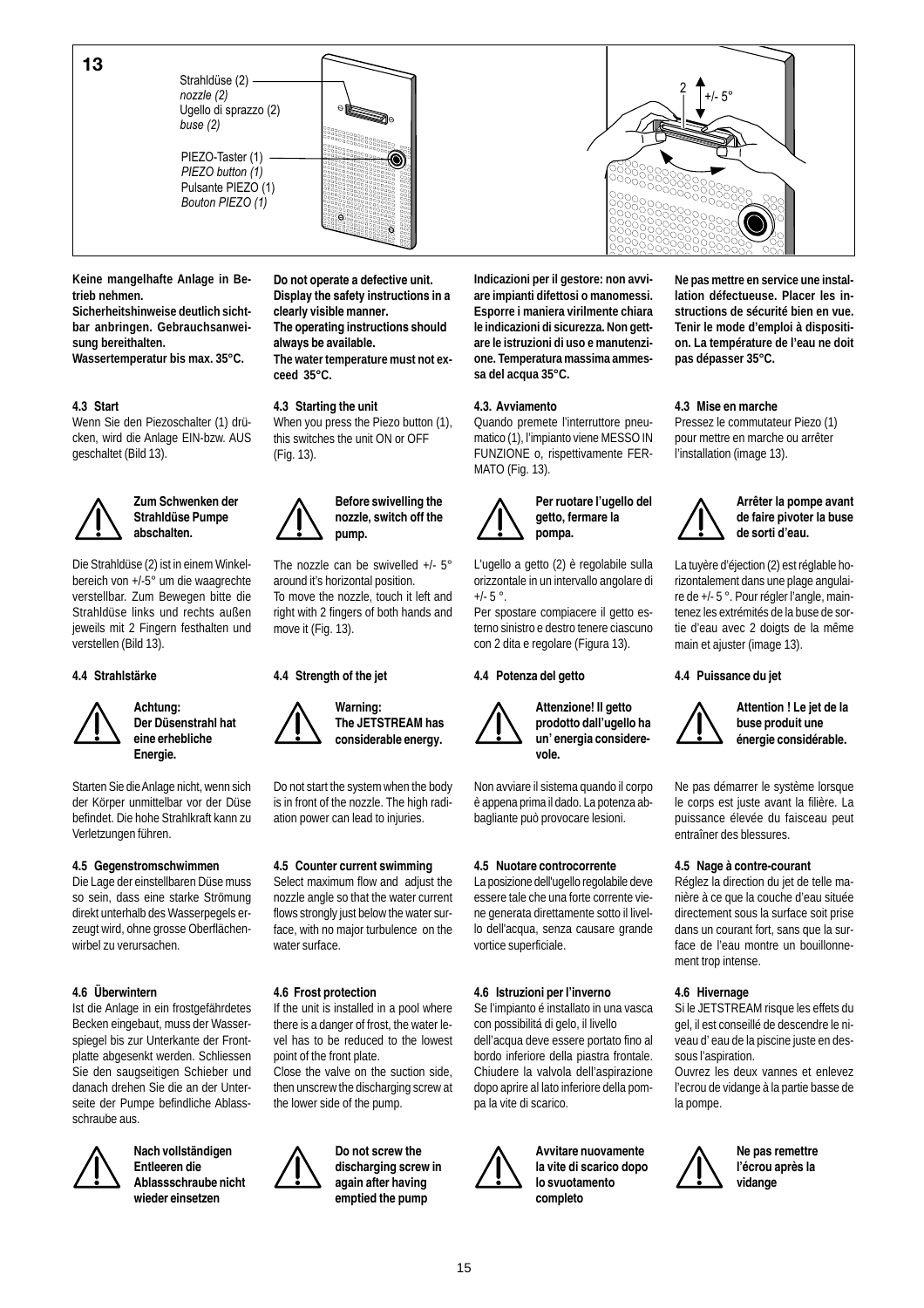#### **4.7 Wiederinbetriebnahme**

Zur Wiederinbetriebnahme Ablassschraube wieder eindrehen, Schieber öffnen und das Becken füllen. Pumpe vor dem Einschalten von Hand am Lüfterflügel des Motors in der angezeigten Drehrichtung einige Male durchdrehen.

# **5 WARTUNG**





**Das Gerät immer nur in einwandfreiem Zustand betreiben.**

**Auf regelmässige Wartung und Überprüfung der technischen Einrichtungen achten.**

**Bei Reparatur- bzw. Wiederinbetriebnahmetätigkeiten sind zusätzliche Massnahmen, wie Abschrankung gegen den Zutritt Unbefugter unbedingt notwendig.**

**Es dürfen nur autorisierte Personen an dem Gerät arbeiten.**

**Es ist jede Arbeitsweise zu unterlassen, die die Sicherheit an dem Gerät beeinträchtigt.**

**Beziehen Sie immer nur Original-Ersatzteile über Ihren Händler oder die Fa. uwe.**

#### **5.1 Beschädigte Netzleitung**

**Achtung Gefährliche Spannung!**

Wenn die **Netzanschlussleitung** dieses Gerätes beschädigt wird, muss sie durch den Hersteller oder seinen Kundendienst oder eine ähnlich qualifizierte Person ersetzt werden, um Gefährdungen zu vermeiden.

#### **5.2 Reinigung**

Reinigen Sie die Edelstahlblenden in regelmäßigen Abständen mit einem weichen Tuch um Ablagerungen vorzubeugen.

#### **5.3 Ersatzteile**

Es dürfen nur Original Ersatzteile verwendet werden, oder Teile die den Spezifikationen der Firma uwe JetStream GmbH entsprechen. Eine detaillierte Ersatzteilliste ist bei uwe JetStream GmbH auf Anfrage erhältlich.

#### **5.4 Lebensdauer**

Bei Betrieb der Anlage entsprechend den Anweisungen dieser Anleitung werden Sie viele Jahre Freude an dieser Anlage haben.

#### **4.7 Re-starting operation**

Before putting into operation again, screw in the discharging screw, open valves and fill the pool. Before switching on, rotate the pump

by hand several times at the ventillating fan in the direction shown.

#### **5 MANTENANCE**



**Operate the unit only if it is in perfect condition.**

**Have it regularly checked and seviced.**

**When repairing or re-starting operation , ensure that no tampering by unauthorized persons has occured. The unit is only to be serviced by**

**authorized persons. Do not conduct any work which might impair the safety of the unit.**

**Use original spares from your dealer or uwe GmbH.**

**5.1 Damaged power line**

**5.2 Cleaning**

vent debirs.

request.

**5.4 Lifetime**

asure from this facility.

**5.3 Replacement parts**

**voltage!**

If the **mains cord** is damaged, it must be replaced by the manufacturer or its service agent or a similarly qualified person in order to avoid hazards.

Use a soft cloth to clean the stainless steel blinds on a regular basis to pre-

It may be used only original spare parts or parts which meet the specifications of the company uwe JetStream GmbH. A detailed list of spare parts is available from uwe JetStream GmbH upon

When operating the system in accordance with the instructions in this guide, you would have many years of ple-

**Attention hazardous**

# **4.7 Rimessa**

Per la rimessa in funzione avvitare la vite di scarico, aprire la valvola e riempire la vasca.

Girare a mano la pompa alla ventola del motore alcune volte in direzione indicata.

#### **5 MANUTENZIONE**



**l'apparecchio della rete!**

**Operare l'apparecchio solamente in condizione perfetta.**

**Fare attentzione ad una manutenzione e ad un controllo regolare dell'attrezzatura tecnica.**

**In caso di lavori di riparazione risp. rimessa in servizio bisogna necessariamente prendere dei provvedimenti supplementare,come per esempio l'installazione di uno sbarramento per evitare un accesso di non addetti.**

**Solamente le persone autorizzate hanno il diritto di lavorare alla macchina.**

**Qualsiasi modo di lavorazione influenzando la sicurezza della macchina deve essere omesso.**

**Fornirsi solamente dei pezzi di ricambio originale tramite il Vostro commerciante o della ditta uwe.**

# **5.1 Linea elettrica danneggiata**



Se il **cavo di alimentazione** fosse danneggiato, dovrà essere sostituito, al fine di evitare rischi causati dal produttore o dal suo rappresentante o da

#### **5.2 Pulizia**

Pulire con un panno morbido per evitare che l'acciaio inossidabile copre periodicamente per rimuovere i depositi.

# **5.3 Pezzi di ricambio**

una persona qualificata.

Può essere usato pezzi di ricambio o solo parti originali che soddisfano le specifiche della società uwe JetStream GmbH. Un elenco dettagliato dei pezzi di ricambio è disponibile presso Uwe Jet-Stream GmbH.

#### **5.4 La vita**

Quando si utilizza il sistema secondo le istruzioni contenute in questa guida, si avrebbe molti anni di piacere da questa struttura.

#### **4.7 Remise en service**

Remise en service: Révisser l'écrou en partie basse de la pompe. Laisser les vannes ouvertes et remonter le niveau du bassin. Faites tourner la pompe à la main par un tournevis dans les ailettes du ventilateur afin de la "dégommer" éventuellement. Mettre en route électriquement ensuite.

#### **5 ENTRIEN**



**Déconnecter l'appareil du secteur!**

**L'appareil ne doit être utilisé que lorsqu'il se trouve en parfait état. Veiller à ce que la maintenance et la vérification des installations techniques soient effectuées régulièrement.**

**En cas de réparation ou de remise en service, il est impératif de prendre certaines mesures supplémentaires, comme par exemple l'interdiction d'accès aux personnes non autorisées.**

**Seuls les personnes autorisées à cet effet ont le droit d'ef-fectuer des travaux sur l'appareil.**

**Toute opération préjudiciable à la sécurité de l'appareil doit être évitée.**

**Utiliser uniquement les pièces de rechange d'origine distribuées par votre revendeur ou la société uwe.**

#### **5.1 Ligne électrique endommagé**



**Attention Tension dangereuse!**

Si le **câble est endommagé**, il doit être remplacé par le fabricant ou son agent de service ou une personne qualifiée afin d'éviter les risques.

#### **5.2 Nettoyage**

Nettoyer les plaques en inox régulièrement avec un chiffon doux pour prévenir la formation de dépôts.

#### **5.3 pièces de rechange**

Il peut être utilisé que des pièces de rechange d'origine ou des pièces qui répondent aux spécifications de l'entreprise Uwe JetStream GmbH. Une liste détaillée des pièces de rechange est disponible à partir de uwe JetStream GmbH.

#### **5.4 La vie**

Lors du fonctionnement du système conformément aux instructions de ce guide, vous auriez de nombreuses années de plaisir de cette installation.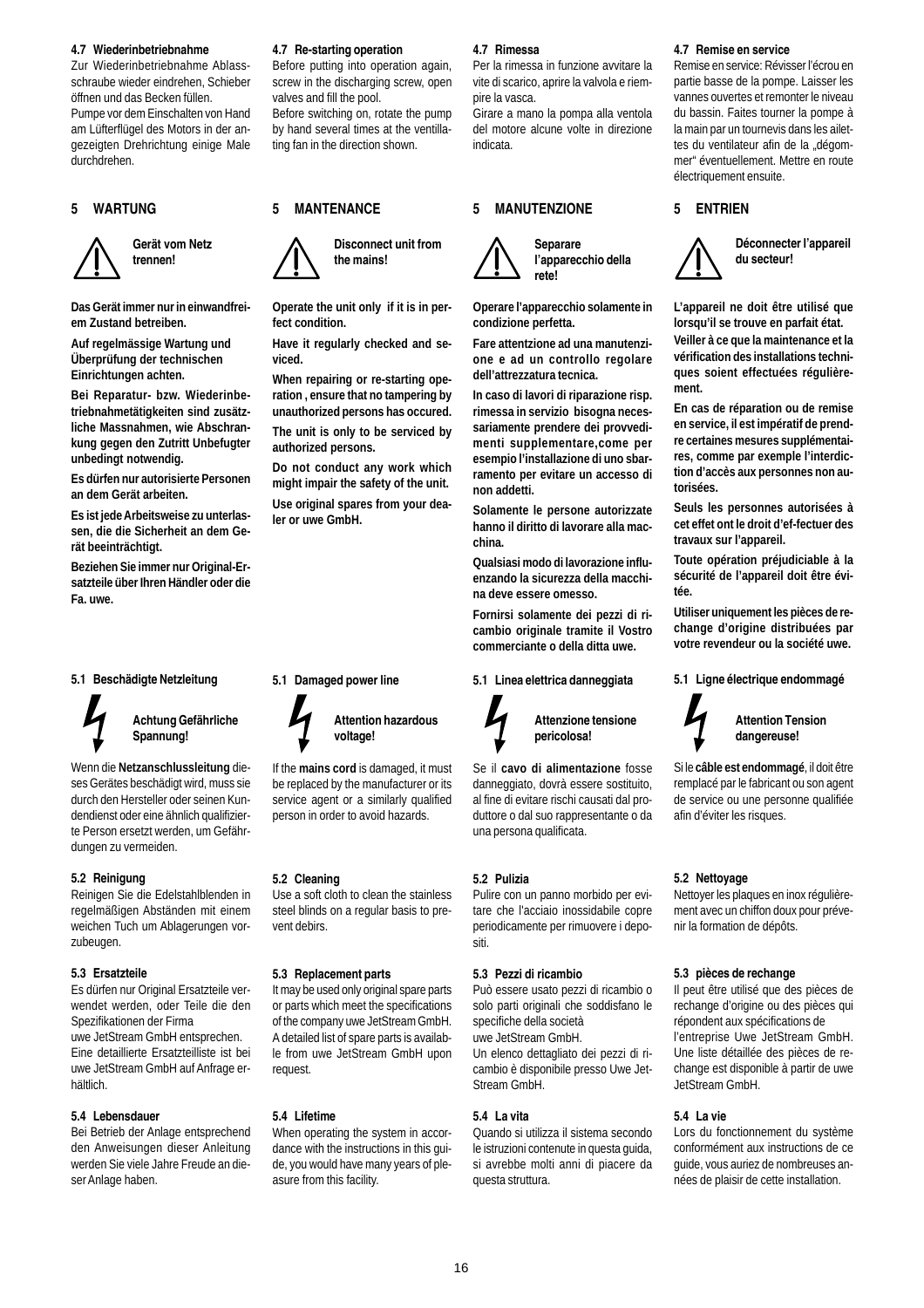# **6 AN DEN ELEKTRO-INSTALLATEUR**

**6.1 Hinweise zum Anschluss der stationären Schwimmbeckenpumpe JetStream PURO Compact und JetStream TriVA für Drehstrom 3N ~ 400 V 50 Hz.**

#### **Es geht um Ihre Sicherheit!**

**Führen Sie deshalb die Anschlussarbeiten sorgsam nach den Bestimmungen DIN VDE 0100 Teil 702 aus. Halten Sie unbedingt die Sicherheitshinweise und die Anforderungen der Normgeber ein.**

Alle Arbeiten an den stationären Schwimmbeckenpumpen dürfen nur durch von der Fa. uwe autorisierten Firmen oder durch geschulte Elektrofachkräfte durchgeführt werden. Die DIN VDE und zutreffenden Unfallverhütungsvorschriften sind bei Arbeiten mit Spannung zu beachten.



#### **6.2 Anschluss an die Hausinstallation**

Für den Netzanschluss zum Steuerkasten und einer Pumpe sind bei 3N ~ 400 V 50 Hz (Drehstrom) ein Leitungsquerschnitt von mindestens 5 G 2,5 qmm Cu erforderlich. Bei 2 oder 3 Pumpen (a 3,5 kW) muss der Leitungsquerschnitt mindesten 5G 4qmm Cu betragen (Leitungslänge beachten). Zur Netztrennung muss ein bauseitiger Hauptschalter mit 3 mm Kontaktöffnung vorgesehen werden.

# **6.3 Schutzmassnahmen**

Das Aggregat ist gegen zu hohe Berührungsspannung durch Schutzerdung DIN VDE 0100 Teil 702, sowie durch Vorschaltung eines Fehlerstrom-Schutzschalters FI ≤ 30 mA zu sichern.

#### **6.4 Absicherung**

Bei 400 V: Schmelzsicherungen 16 A (träge) oder 16 A K- Sicherungsautomaten. Leitungslänge bzw. Spannungsabfall pro Pumpe beachten.

#### **6.5 Leistungsaufnahme**

Die Leistungsaufnahme des Pumpenaggregats beträgt maximal bei einer Nennspannung von:

400 V 3N AC 50 Hz bei der Anlage: PURO Compact 3,5 kW

230 V 1N AC 50 Hz bei der Anlage: PURO Compact 3,2 kW

# **6 INFORMATION FOR THE ELECTRICIAN**

**6.1 Notes about connection of the pool pumps JETSTREAM PURO Compact and JetStream PURO Compact for three-phase 3 N ~ 400 V 50 Hz.**

# **This affects your safety!**



All work on the pool pump may be performed only by firms authorized by uwe GmbH, or by trained electrical experts.

The EN regulations and the relevant accident prevention regulations must be observed in all work where voltage is concerned.



#### **6.2 Connection to indoor/ domestic wiring**

For the connection of the 3N ~ 400 V 50 Hz (three-phase) electrical supply to the control panel and one pump, a conductor cross-section of at least 5 x 2.5 mm² CU is necessary. If 2 or 3 pumps are used (each 3,5 kW) a cable with at least 5 x 4 mm² CU is required (pay attention to the length of the cable). An all-pole isolating switch with 3 mm contact must be provided in the mains cable.

#### **6.3 Safety precautions**

To prevent shock-hazard voltage, the unit must be made safe by protective grounding as per EN-60335-2-41 and by installing  $a \leq 30$  mA earth leakage circuit breaker (R.C.C.B.). Furthermore, the motor must be connected as per EN-60335-2-41 to the potential equalisation system.

#### **6.4 Fusing**

For 400 V: 16 A slow-blow fuses or 16 A automatic circuit-breakers per pump. Pay attention to cable length and voltage drop.

#### **6.5 Power consumption**

The maximum power consumption of the pump units at a nominal voltage of:

400 V 3N AC 50 Hz is as follows: PURO Compact 3,5 kW

230 V 1N AC 50 Hz is as follows: PURO Compact 3,2 kW

# **6 PER IL ELETTRICISTA**

**6.1 Avvertenze per la connessione della pompa piscina stazionaria Jet-StreamPURO Compact e JetStream PURO Compact per corrente trifase 3N ~ 400 V 50 Hz.**

#### **Si tratta di Vostra sicurezza!**



Tutti i lavori sulle pompe fisse delle piscine possono essere eseguiti solo da ditte autorizzate dalla ditta uwe e da parte di elettricisti specializzati, che hanno ricevuto l'addestramento. Quando si lavora con della tensione occorre osservare le norme DIN VDE e le norme antinfortunistiche pertinenti.



#### **6.2 Connessione al impianto domestico**

Per la connessione alla rete della custodia di comando ed una pompa ci serve per 3N ~ 400 V 50 Hz (corrente trifase) una sezione trasversale del condotto di min. 5 G 2,5 mm². Da due o tre pompe (a 3,5 kW) la sezione traversale min. 5G 4qmm Cu assomare. (osservare la lunghezza del condotto). Per la separazione della rete bisogna installare in cantiere un interruttore principale con 3 mm d'apertura di contatto.

#### **6.3 Misure preventive**

Il aggregato va protetto contro una tensione di contatto troppo elevata mediante un collegamento a terra di protezione DIN VDE 0100 pezzo 702, come pure mettendo a monte un interruttore di sicurezza per correnti di guasto FI≤ 30 mA.

#### **6.4 Protezione**

Per 400 V: Fusibile 16 A (inerte) o 16A valvola-K. Osservare la lunghezza del condotto risp. l'abbassamento di corrente per pompa osservare.

#### **6.5 Assorbimento di prestazione**

Il consumo di potenza della pompa è massima ad una tensione nominale di:

400 V 3N AC 50 Hz PURO Compact 3,5 kW

230 V 1N AC 50 Hz PURO Compact 3,2 kW

# **6 A L'ATTENTION DE L'ELECTRICIEN**

**6.1 Remarques concernant le branchement des pompes uwe Jetstream PURO Compact et JetStream PURO Compact pour corrente trifase 3N ~ 400 V 50 Hz.**

**Il en va de votre sécurité!**

**Effectuez tous les travaux en respectant attentivement le prescriptions DIN VDE 0100 partie 702 et les normes C 15.100. Respectez impérativement les instructions de sécurité et les prescriptions des différentes normes en vigueur.**

Seuls des électriciens spécialisés sont autorisés à effectuer des travaux sur les pompes uwe Jetstream.

Les normes en vigueur, les normes DIN VDE et UTE ainsi que les instructions de prévention applicables contre les accidents sont à respecter lors de travaux sous tension.



#### **6.2 Branchement sur installation électrique domestique**

Le branchement sur secteur d'un boîtier de commande et d'un moteur nécessitent, pour 3N ~ 400 V 50 Hz (courant alternatif), un câble d'un diamètre minimal de 5 G 2,5 mm2 Cu (respecter la longueur du conducteur). Avec 2 ou 3 pompes (chacune de 3,5kW), respecter un diametre de 5 G 4 mm2 Cu (respecter la longueur du conducteur). Un interrupteur-sectionneur tetrapolaire doit être prévu sur le réseau.

#### **6.3 Mesures de précaution**

Le groupe moto-pompe doit être protégé contre une tension de contact trop importante au moyen d'une mise à terre de protection conforme à la norme DIN VDE 0100 partie 702 et UTE, ainsi que par le montage en amont d'un interrupteur différentiel FI ≤ 30 mA.

#### **6.4 Fusibles**

400 V: fusibles 16 A (à action retardée) ou 16 AK - coupe-circuits automatiques.

#### **6.5 Puissance absorbée**

Le groupe moto-pompe Pour une tension nominale de une puissance:

400 V 3N AC 50 Hz PURO Compact 3,5 kW

230 V 1N AC 50 Hz PURO Compact 3,2 kW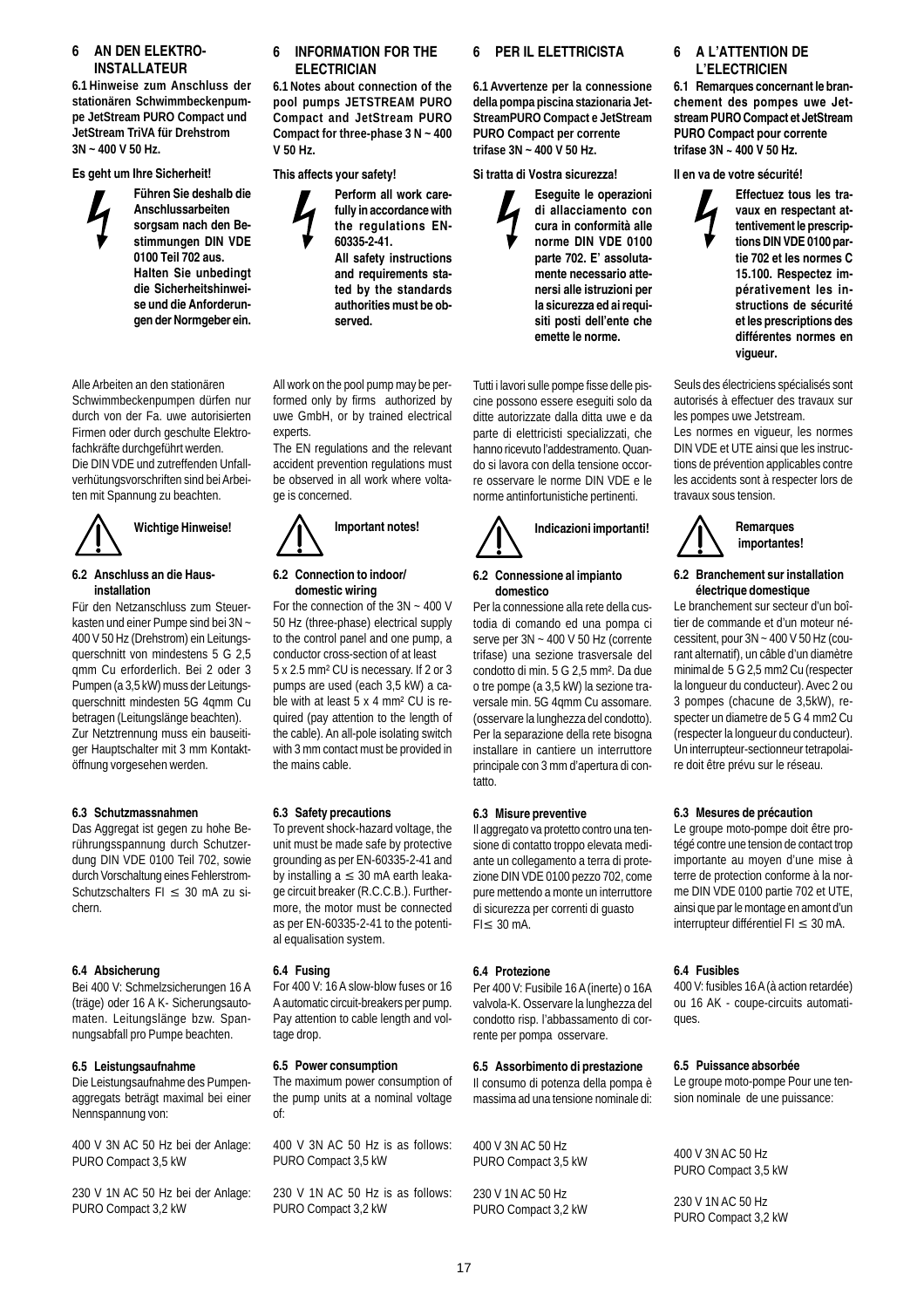#### **6.6 Motorschutz**



Im Steuerkasten sind die erforderlichen Schalt- und Sicherheitselemente untergebracht, so dass sich ein weiterer Motorschutz erübrigt.

# **6.7 Drehrichtung**

Prüfen Sie die Drehrichtung. Beachten Sie hierzu den Drehrichtungspfeil an der Pumpe.

Zur Drehrichtungsprüfung im Trockenlauf Pumpe nur kurz einschalten, um die Gleitringdichtung vor Schaden zu bewahren.

Bei falscher Drehrichtung ist die Strömungsgeschwindigkeit wesentlich geringer, ausserdem nimmt der Antriebsmotor einen höheren Strom auf, so dass das Überstromrelais ansprechen kann.

Ist die Drehrichtung falsch, sind bei drei Phasen zwei Aussenleiter der Netzzuleitung durch einen Elektrofachmann zu tauschen.

#### **6.8 Montage des Steuerkastens**

Steuerkasten in einem trockenen Raum an einer Innenwand und höher als der Wasserspiegel anbringen. Führen Sie die Leitungen durch die Stopfbuchse in den Steuerkasten. Ziehen Sie die Stopfbuchse gut an, und füllen Sie den verbleibenden Raum zwischen Stopfbuchse und Leitung mit einem dauerelastischen Kitt.



# **Schrauben gut anziehen**

Muss der Steuerkasten aus baulichen Gegebenheiten an einer Aussenwand, einem Schwimmbad-Umgang oder in einem Schacht montiert werden, müssen zwischen Wand und Steuerkasten die beiliegenden Abstandsstücke angebracht werden.

So wird eine Kältebrücke vermieden.

# **7 SCHALTPLÄNE**

Schlatplan PURO Compact (Bild 14 und 15)

#### **6.6 Motor protection**



The necessary switching and safety elements are accommodated in the control panel, and so there is no need for any additional motor protection.

# **6.7 Direction of rotation**

Please check the direction of rotation. To do this, observe the direction-of-rotation arrow on the pump.

To check the direction of rotation in the dry-running state, switch the pump on for 2 - 3 seconds only, in order to prevent damage to the rotating mechanical seal.

If the direction of rotation is wrong, the flow speed is much lower and the drive motor takes a higher current, which may trip the overcurrent relay. If the wrong direction of rotation, in three phases, two outer conductors of the mains cable must be replaced by a qualified electrician.

#### **6.8 Installing the control panel**

Install the control panel in a dry environment, if possible on an internal wall and above waterlevel.Lead the cable into the control panel through the gland. Adapt the cut-out type sealing ring to suit the diameter of the cable. Tighten the gland securely, and fill the remaining space between the gland and the cable with permanently elastic filling compound. Secure the cover of the control panel with the screws.



If, because of the structural features of the building, the control panel has to be installed on an external wall, in a walkway behind the wall of the pool, or in a manhole, the spacers supplied must be installed between the wall and the control panel.

In this way, a cold-conducting path is avoided.

# **7 WIRING DIAGRAMMS**

Wiring diagramm PURO Compact (Fig. 14 and 15)

# **6.6 Protezione di motore**



Gli elementi di comando et di sicurezza sono installati nella custodia di comando, per rendere inutile un altra protezione del motore.

# **6.7 Direzione di rotazione**

Esaminare la direzione di rotazione. Osservare la freccia della direzione di rotazione sulla pompa.

Per verificare la direzione di rotazione in corsa asciutta, accendere la pompa solamente brevemente, per proteggere la guarnizione di eventuali danni. In caso di direzione di rotazione sbagliata, la velocità di corrente è molto più bassa, inoltre il motore d'azionamento assorbe più di corrente, per poter di conseguenza fare reagire il relé di corrente elevato.

Se il senso di rotazione errato, in tre fasi, due conduttori esterni del cavo di rete deve essere sostituito da un elettricista qualificato.

#### **6.8 Montaggio della custodia di comando**

Installare la custodia di comando in un locale asciutto ad un muro interno e più alto che il livello d'acqua.

Guidare i condotti attraverso la scatola a stoppa nella custodia di comando. Serrare la scatola a stoppa per bene e riempire lo spazio rimanente tra scatola a stoppa e condotto con un mastice continuativo elastico.



Se la custodia di comando deve essere installata per ragioni costruttive ad un muro esterno, in un andito della piscina oppure in un pozzo, bisogna installare i pezzi di distanza qui uniti, tra muro e custodia di comando. Cosi, si può evitare un ponte di freddezza.

**7 PLANO ELETTRICO**

Piano elettrico PURO Compact PURO Compact (Fig. 14 e 15)

# **6.6 Protection du moteur**



Les éléments de circuit et de sécurité nécessaires se trouvent dans le boîtier de commande, une protection supplémentaire du moteur est ainsi inutile.

### **6.7 Sens de rotation**

Vérifiez le sens de rotation. Observez à cet effet la flèche indiquant le sens de rotation qui se trouve sur la pompe. En cas de vérification à sec du sens de rotation, faites tourner la pompe 2 à 3 secondes seulement pour ne pas endommager la garniture mécanique. Si le sens de rotation est incorrect, la vitesse d'écoulement est sensiblement inférieure et le moteur de commande capte un courant plus important, ce qui permet au relais de surcharge thermique de se déclencher.

Si le mauvais sens de rotation, en trois phases, deux conducteurs extérieurs du câble d'alimentation doit être remplacé par un électricien qualifié.

#### **6.8 Montage du coffret électrique**

Apposer le coffret électrique dans un endroit sec, sur un mur intérieur, et supérieurement comme la surface de l'eau. Introduisez les câbles dans le coffret électrique à travers les presseétoupe. Ajustez la bague d'étanchéité au diamètre du câble. Serrez bien les presse-étoupe et remplissez l'espace restant entre les presse-étoupe et le câble avec du mastic à élasticité permanente. Fixez le couvercle du coffret électrique avec les vis.



Si, pour des raisons de construction, le coffret électrique doit être monté sur une paroi extérieure, dans le pourtour d'un bassin ou dans une cuve, les entretoises livrées avec l'appareil doivent être apposées entre le mur et le coffret électrique.

Ceci permet d'éviter un pont thermique. **Attention! Le coffret ne doit pas être**

# **7 PLAN ÉLECTRIQUE**

Plan électrique PURO Compact (image 14 et 15)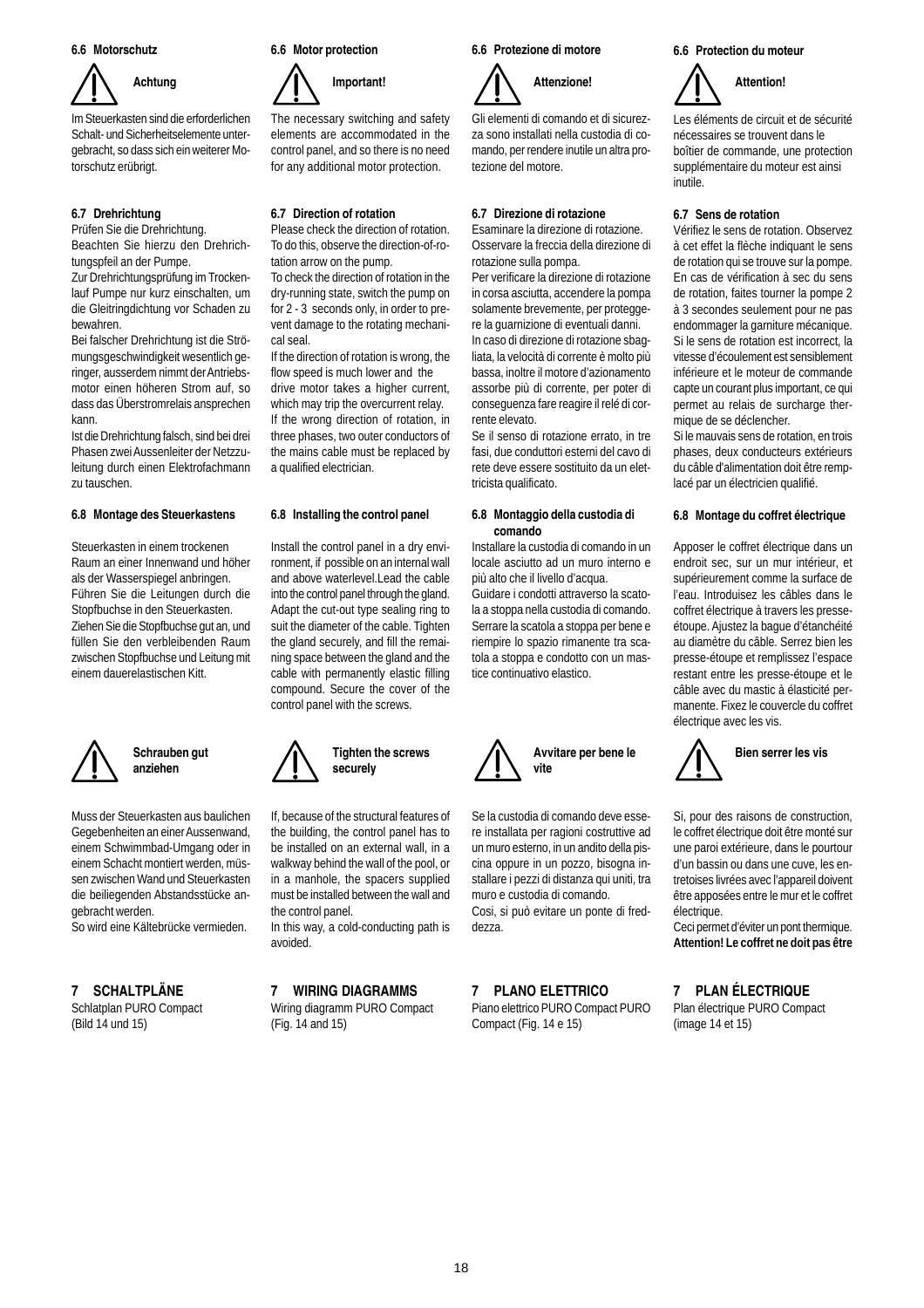**Schaltplan für JetStream PURO Compact 3 N ~ PE 400 V 16 A 50 Hz** **Wiring diagramm for JetStream PURO Compact 3 N ~ PE 400 V 16 A 50 Hz**

**Piano elettrico per JetStream PURO Compact 3 N ~ PE 400 V 16 A 50 Hz**

**Plan électrique pour JetStream PURO Compact 3 N ~ PE 400 V 16 A 50 Hz**